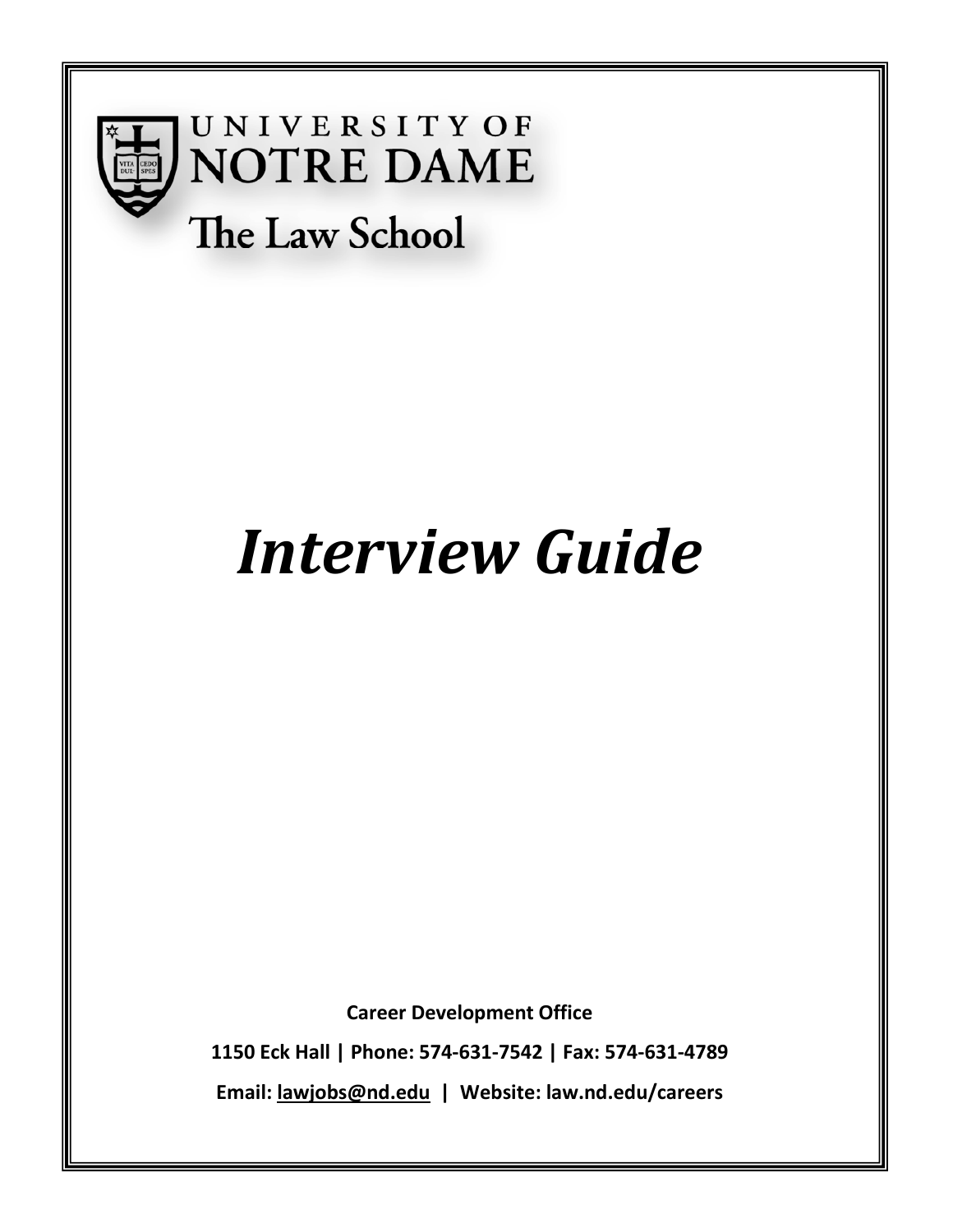# **Career Development Office<br>Interview Guide**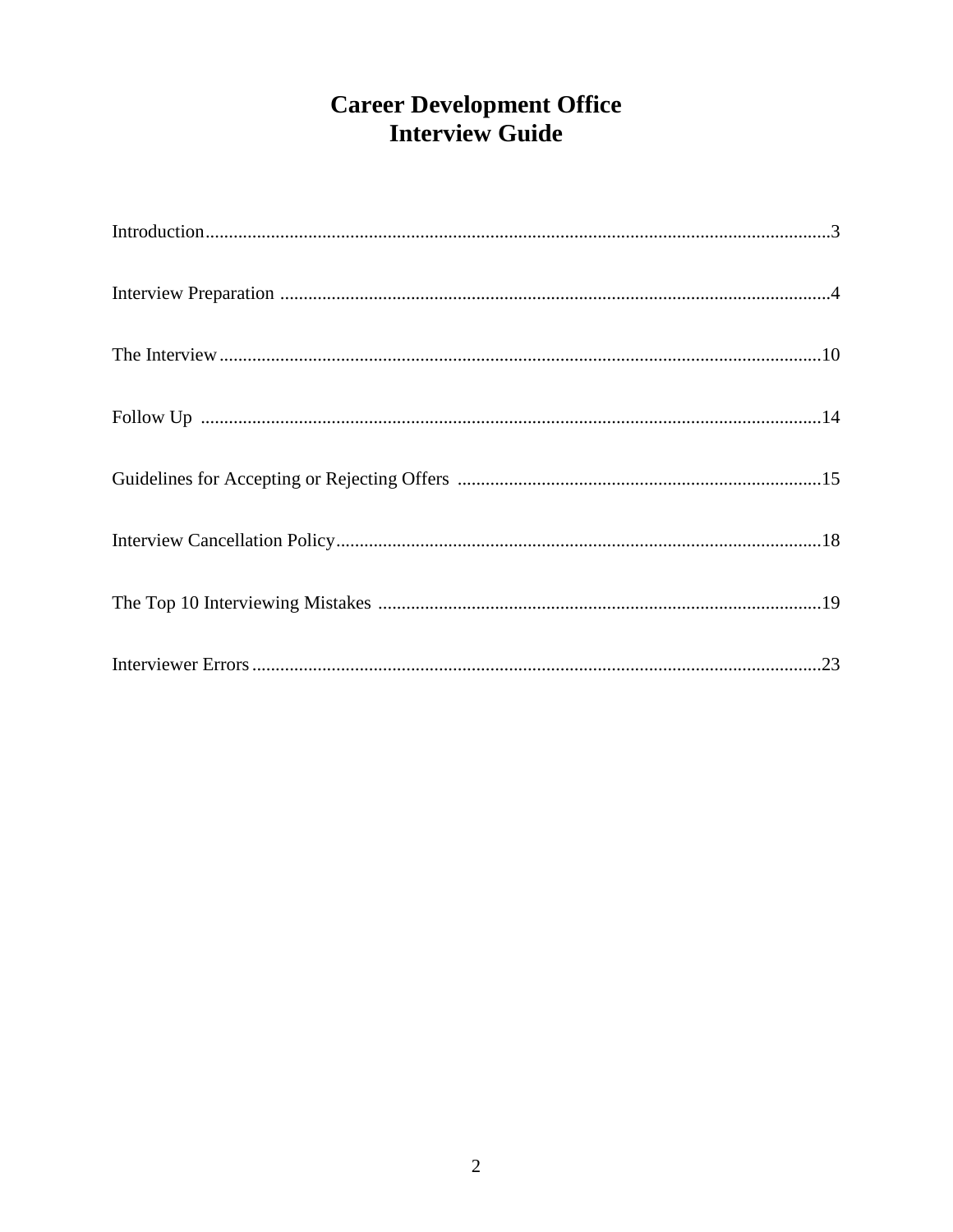#### **INTRODUCTION**

#### *The Purpose of an Interview*

Strictly speaking, an interview is a formal meeting at which a prospective employer can assess the qualifications of an applicant. More loosely construed, an interview is your opportunity to color the rather two-dimensional picture an employer will have of you based on your application materials. In an interview, applicants and employers exchange information in a process that is designed to help each side determine if the other fits their needs. From the employer's perspective, the goal is to ascertain whether the candidate measures up to his/her credentials and, sometimes more importantly, whether the candidate will be a "good fit" within the work environment. Applicants are trying to determine whether the employer (and work) truly interests them and whether they will fit and thrive in the position.

Even if you already feel comfortable in an interview setting, preparation and repeated practice are crucial to effective interviewing. You should practice your responses out loud in front of a mirror, with a CDO counselor, and/or with a friend. Many law students have never interviewed for a professional position. Others may have experience interviewing but in other professions. This guide will help you familiarize yourself with professional interviews in general and, more specifically, prepare you for some of the quirks of the legal interview.

#### *Screening Interviews vs. Callback Interviews*

Screening interviews are frequently the first step in the formal interview process. Generally, employers decide who will be interviewed based on submitted application materials. Most often, these materials are resumes and cover letters that a student has sent to the employer (either in response to a posted opening, a proactive outreach effort or in a resume collection coordinated through the CDO). Screening interviews may take place at the employer's office, at a job fair, via teleconference/videoconference or at the law school through a formal interview program. Through this process, the employer aims to identify candidates who possess the necessary qualifications and who exhibit enthusiasm and potential for success with the employer. Screening interviews usually last 20-30 minutes.

If an employer responds favorably to a candidate, they will offer a callback interview. These interviews are lengthier and are usually held at the employer's office. The callback interview allows a greater number of attorneys and staff members to participate in the interview process. While each employer may follow a slightly different process for callbacks, a student can expect to meet with approximately four attorneys for at least 30 minutes each and with a different set of attorneys over a meal. Some employers opt to conduct panel interviews, with multiple attorneys interviewing a candidate simultaneously, rather than the one-on-one approach.

Quite frequently, the callback interview focuses more on personality, work ethic and professional objectives than credentials. If the employer has determined in the screening interview that the candidate can do the work, the callback interview is frequently used to determine whether the candidate will be someone with whom they wish to work.

Some employers do not follow a two-step interview process and simply invite a candidate, based on his or her resume, for a one-time, in-office interview. The format of such an interview will often follow that of a typical callback interview as described above.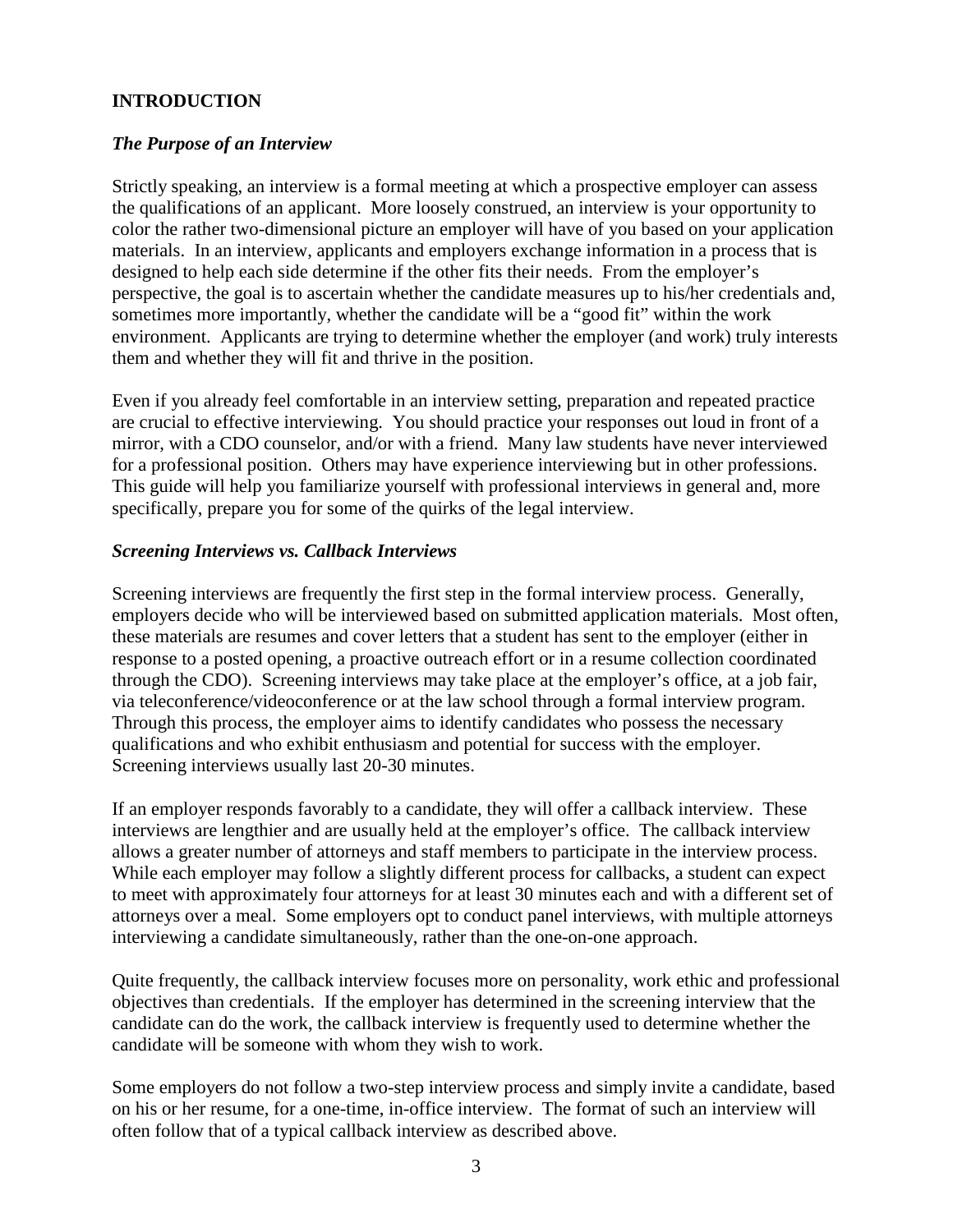# **INTERVIEW PREPARATION**

It is absolutely essential that you know as much as possible about the employer with whom you are going to interview. Spending five minutes reading the employer's website immediately prior to an interview is not effective preparation. You should never use a screening interview to find out basic information about an employer, such as what type of law they practice, how many attorneys are in the firm and where the employer's offices are located. You want to save your precious interview time for insightful questions that convey your interest and not waste time gathering basic information that can easily be accessed prior to the interview. You also do not want to demonstrate to the interviewer that you did not bother taking the time to conduct elementary research.

The basics:

- Size
- Structure (associate to partner ratio, aspects of different divisions within the firm, number of offices, etc.)
- Location
- Areas of practice
- Involvement in the community
- Representative clients
- Current news items about the firm or its attorneys
- **Diversity**
- Pro bono policies
- Salary ranges
- Billable hours
- The names, biographies and backgrounds of some of the attorneys who work there (at the very least, research those attorneys who will be conducting the interviews)
- Recent expansion or contraction
- Major ongoing or recently-completed cases

Where to find the basics:

- The employer's website
- The National Association of Law Placement (NALP) Directory. Access the Directory online at www.nalpdirectory.com. This resource gives you great information about member firms' billable hours, salary ranges, number of summers hired, number of summers extended associate offers, etc.
- Lexis and Westlaw. Search individual attorneys or firms in case law directories to find representative clients and/or recently decided cases
- Bloomberg Law
- Martindale Hubbell. Access this online at www.martindale.com.
- ABA Newswire
- Simple Google searches
- LinkedIn

While you need to know about the employer, it is also extremely important for you to know yourself – meaning how you will market yourself, what skills you have to highlight and how to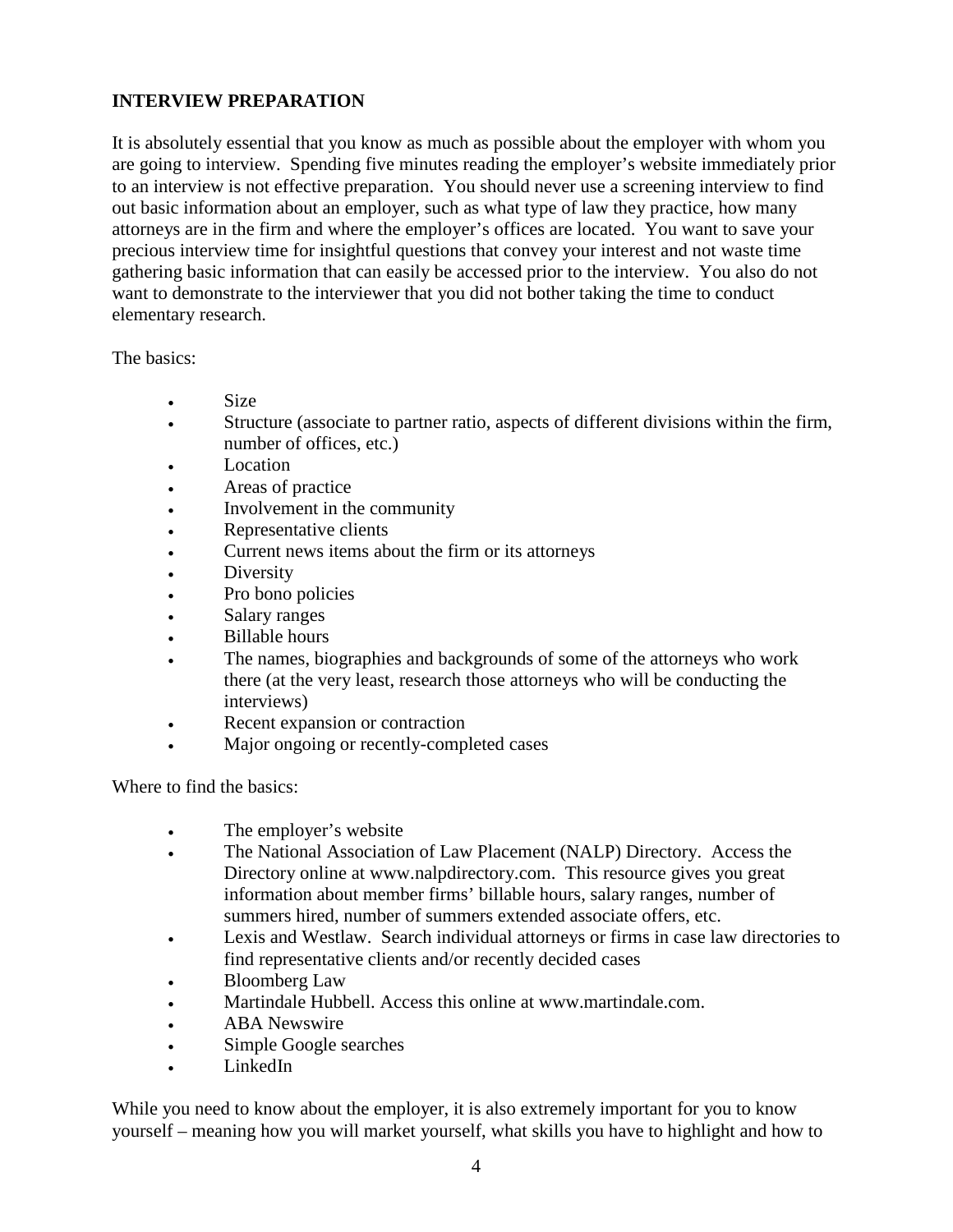discuss both your previous accomplishments and future goals. This can be very difficult for students, especially those who are not yet sure what type of law is of interest to them. Take heart: no one is asking you to commit to a practice area for the rest of your life, but you do need to be able to articulate to the employer what makes you interested in them and why you would be an asset. Take time to make logical connections before and during your interview. For example, if you know you are deeply interested in criminal law, then do not interview with an employer that (a) never goes to court, or (b) has absolutely no criminal law practice.

If you do not know what practice areas interest you, then be able to tell the employer what interested you enough to take time out of your schedule to interview with them. For example, you really enjoy your Torts class. You can say to the employer who has a significant medical malpractice practice, "I am only a 1L, so I am not yet sure what type of law I want to practice; however, I really enjoy my Torts class [for reasons X, Y, and Z] so I'd love to gain some experience in that area. When I was researching your firm, I noticed that 40% of your practice is devoted to medical malpractice cases. That is what piqued my interest in your firm and made me want to interview with you."

# *Questions You Will Be Asked (and for which you should have answers)*

There are some questions that are so common in legal interviews that you should have specific answers to them prepared and ready in advance. Below are several examples.

- Have you decided what city you would ultimately like to settle in?
- Why do you want to live in (place)?
- Do you have family in (place)? What ties do you have in (place)?
- How would you describe yourself? Tell me about yourself.
- What do you consider your greatest weakness? Strengths?
- What motivates you?
- What kind of law are you interested in?
- Why did you go to law school?
- Why did you select Notre Dame Law School?
- What do you like about law school?
- How has law school been better, worse or different than what you expected?
- What is your favorite class? Why?
- Are your grades a good indication of your academic achievement? Why or why not?
- What law school activities do you participate in and enjoy?
- What do you do when you're not in class/studying?
- Have your ideas about being a lawyer changed since you entered law school?
- If you weren't in law school, what would you be doing right now?
- When are you available to begin work?
- How would a previous employer describe you?
- How did you get your last job?
- What did you gain from your last work experience?
- Describe your ideal level of supervision.
- What problems have you encountered in previous jobs?
- What is the most interesting job you've ever had?
- What achievements do you look back on with pride and why?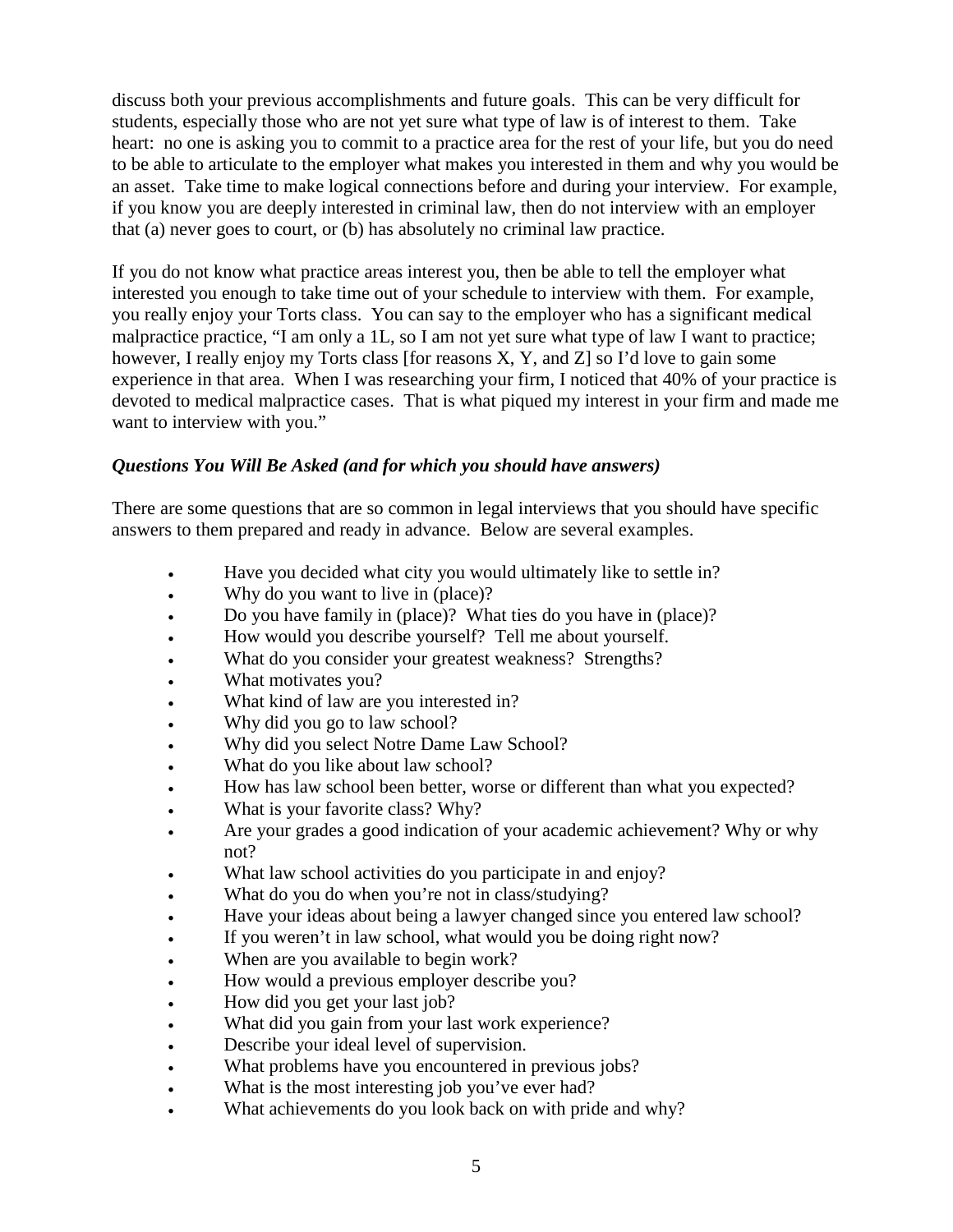- What is some constructive criticism that you have received, and how have you responded?
- Describe the biggest challenge you have faced and how you have overcome it.
- How do you evaluate success?
- What do you know about our organization?
- Why are you interviewing with our organization?
- Who else are you interviewing with?
- What practice area do you see yourself in?
- Where do you see yourself in 5 years? 10 years?
- What goals do you have for your legal career?
- What long-term satisfaction do you expect to obtain from a legal career?
- If you could be anything other than a lawyer, what would it be and why?
- Why should we hire you?
- Do you have any questions for us? (The answer to this is always "Yes" so have questions prepared.)

# *Questions You May Want to Ask*

The questions you ask should be determined by the flow of the interview, the rapport/dynamic you build with the interviewer and the specifics of the discussion you have. While ideally most of your questions will come from the conversation itself, you should prepare several questions in advance just in case. In any event, only ask those questions in which you have a true and genuine interest in the answer. Below are several examples of questions you may consider asking.

- Why did you (the interviewer) decide to join the organization?
- Why do you like being part of this organization?
- What do you like best about what you do? What do you like least?
- What is the most interesting project you're currently working on?
- Has working here been what you expected?
- What keeps you here? Do you see yourself here long-term?
- How would you describe the organization and the people who work for it?
- How would you describe the personality of the organization?
- How would you describe the hierarchy or structure of the organization?
- What do you see as the benefits/drawbacks of working at an organization this size?
- What do you think sets this organization apart from other organizations in the area?
- For those employers with multiple offices: Are the different offices independent? Is there a shared client base?
- Is there a mentoring system at your firm for summer positions (or entry-level) associates)?
- When people are working on projects, how common is it to seek out advice or input from others in the group/department?
- How are assignments distributed?
- Why type of supervision and evaluation are given to a summer associate?
- How many participants does the firm expect to have in the summer program?
- (For younger associates who summered at the firm) How is life at the firm different from your summer experience?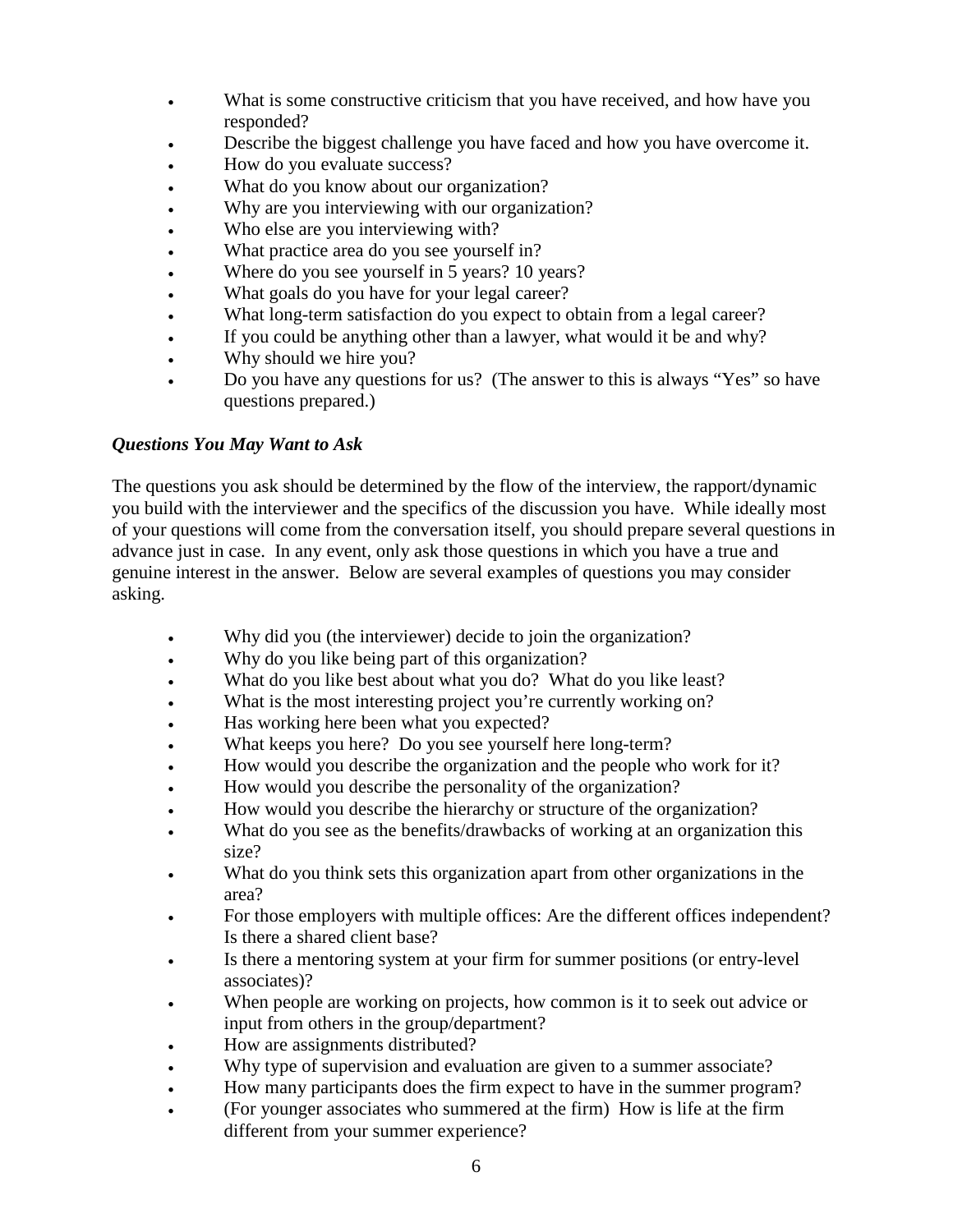- Are offers extended by a particular practice group?
- What practice areas are growing at the fastest rate? Are there plans to expand into other practice areas?
- What changes do you foresee in (practice area)?
- What outside activities are attorneys involved in (local bar association, civic organizations, etc.)?
- How are new attorneys trained? Summer clerks/associates?
- How soon does a new attorney have direct client contact?
- How do you find the quality of life within the firm?
- What is your day-to-day work life like? What about for a clerk/associate?

#### *Questions You Should Not Ask*

- Any question that you could answer through simple research.
- Are you laying off attorneys right now?
- Questions that are most appropriate after an offer as been extended:
	- Salary/Benefits
	- Vacation/Leave Policy
	- Billable Hours Requirements

#### *(Most of these questions can be answered through other sources.)*

#### *Improper Questions*

It may seem odd that improper questions come up at all in interviews within the legal profession. However, improper questions do occasionally arise, usually in an attempt to facilitate conversation. Some examples of improper questions are:

- How old are you?
- What is your religion? Are you Catholic?
- Do you plan to have children?
- What does your spouse do?
- What is your ethnic background?
- What special needs do you have regarding your disability?

How you handle these questions, if you ever encounter them, is up to you. The best way to handle an improper question is to attempt to determine and address the potentially legitimate concern that may lie behind it, while ignoring the improper question itself. Below are some examples:

Q. What kind of help are you going to need in doing your work due to your disability?

A. Actually, I do not need any help doing my work. My education and training have more than adequately trained me for the duties related to this position. All I need are some minor adaptations of my desk or work station and colleagues who can relate to me professionally.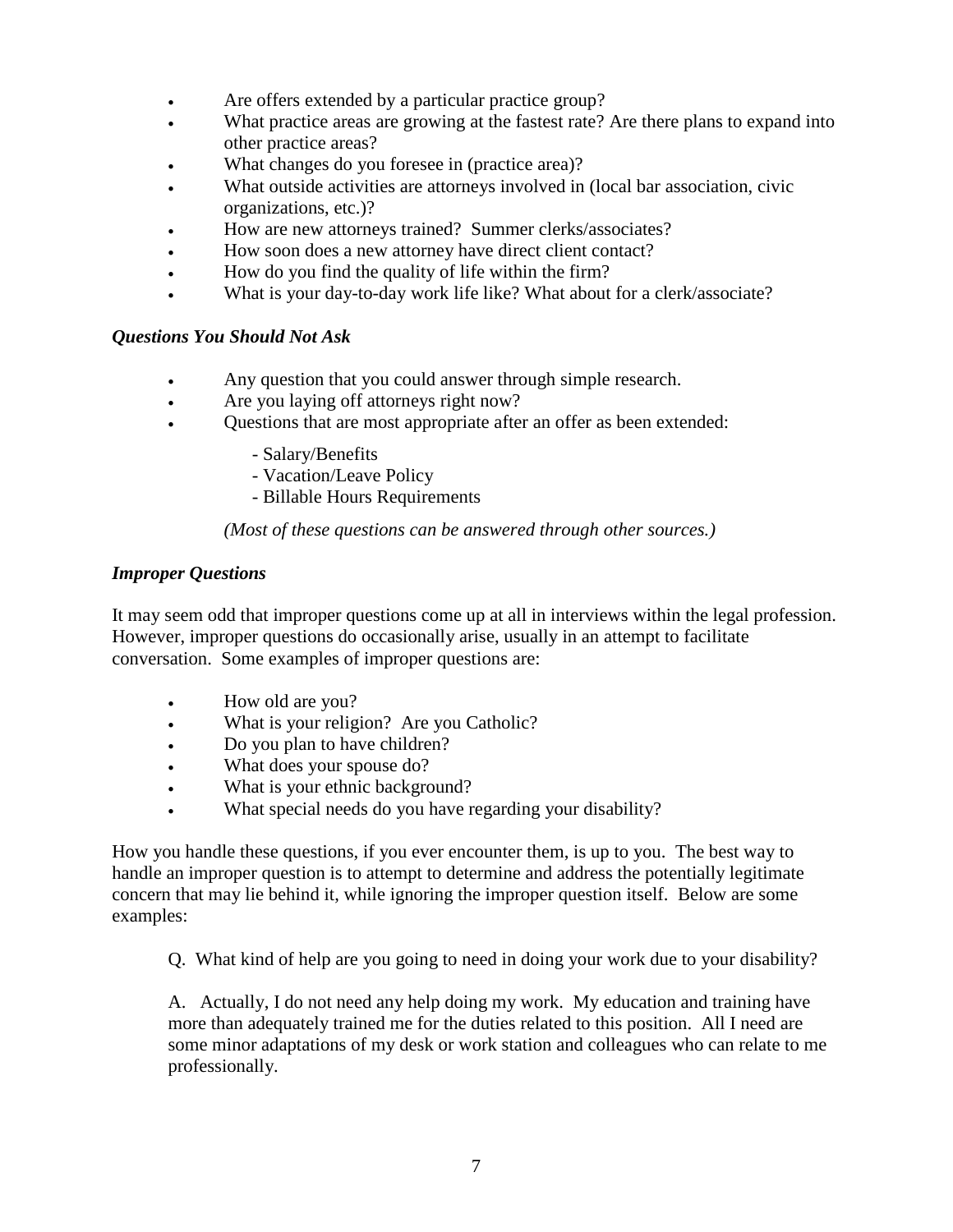Q. Do you plan to have children?

A. I believe my career will be successful with or without children. I have always managed to find a healthy balance between my private and professional life and plan to continue to do so in the future.

If you encounter an interviewer who asks improper questions, please talk with the CDO. We will keep all information confidential and need to know such information in order to assess the ongoing relationship with the employer as well as prevent similar incidents in the future.

#### *Behavioral Interviewing*

An increasing number of legal employers are using an interviewing process called "behavioral interviewing" to identify the best candidates for their organizations. Behavioral interviewing is based on the theory that past and present behavior is a predictor of future performance. By asking an applicant to give examples of past or current use of specific "competencies" (e.g., skills, abilities, personal traits), interviewers hope to assess and predict the applicant's future performance and potential success with their organization. This interviewing technique has been used effectively in the business world for a number of years and is now being adopted by more and more law firms, especially larger ones.

Some of these "competencies" are:

- issue spotting organization
- 
- 
- dealing with crisis situations taking responsibility
- 
- 
- 
- handling complex issues listening
- 
- 
- leadership teamwork
- 
- 
- 
- 
- analysis maintaining sustained effort<br>• problem-solving behaving ethically
	- behaving ethically
	-
- handling project or work failures showing motivation, commitment
- creativity /imagination communication (both verbal and written)<br>• using good judgment building personal relationships
	- building personal relationships
	-
- negotiating taking criticism
- composure time management
	-
- delegation attention to detail
- flexibility perseverance
- taking initiative information sharing

To respond to questions posed by an interviewer using this technique, you will need to show that you possess and have used the "competencies" relevant to the interviewer's organization. You can use examples from your entire life experience: law school, prior education, work, extracurricular and general experiences.

When responding to a behavioral interviewing question, use the STAR method (Situation, Task, Action, Result).

**Situation**: Explain the situation by providing the interviewer with the necessary context for the example you are about to give.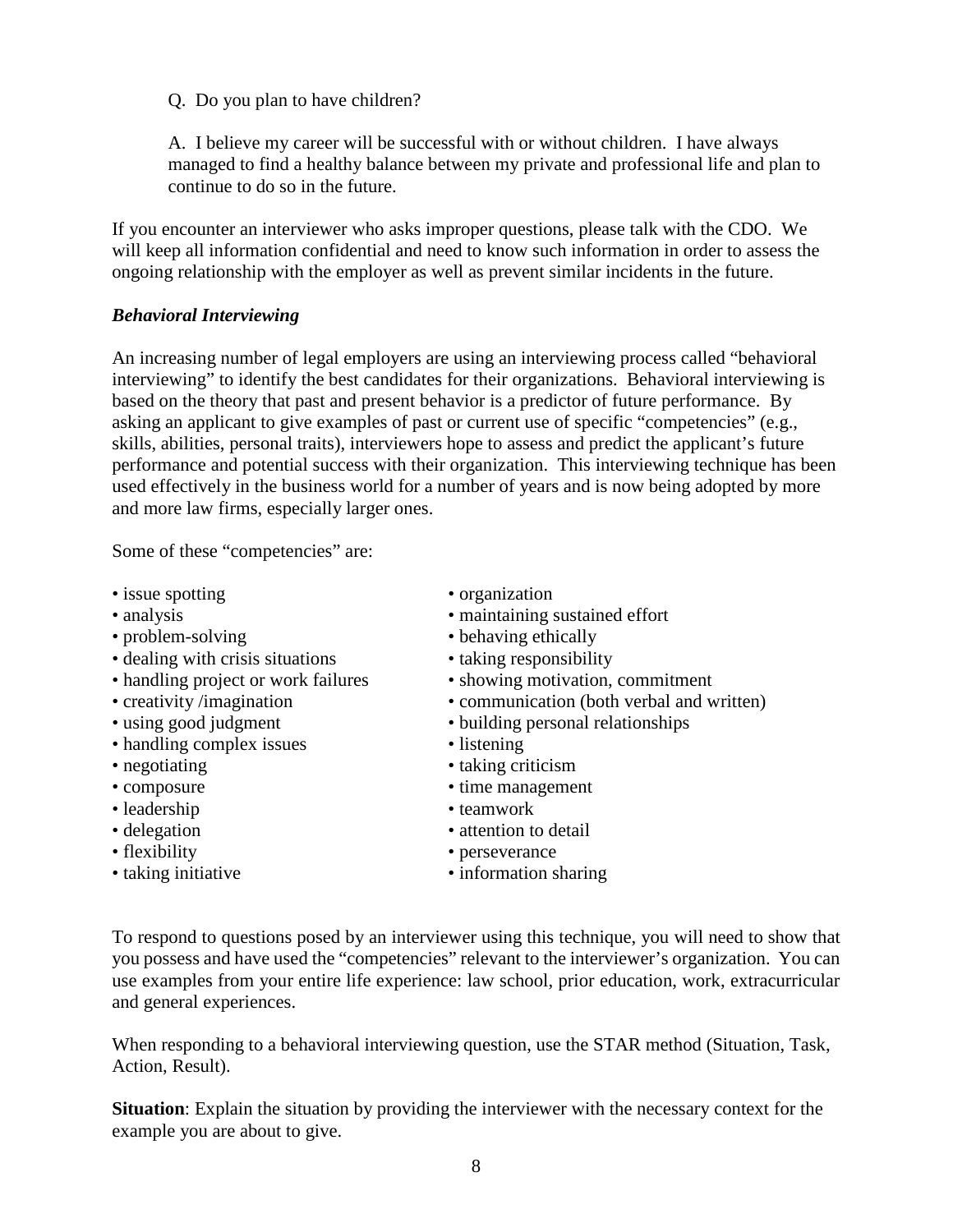**Task**: Describe the task that you faced, including the outcome that was expected of you.

Action: Using "I" or "we" statements, describe the specific course of action that you took.

**Result**: Explain the result that you achieved. More importantly, relate to the interviewer what you learned from the experience. Many times the result achieved is less important than the lesson learned.

The following are some examples of behavioral interviewing questions:

- Tell me about a time when you explained a complex issue to a person in a way that they could understand it.
- Tell me about a time you were assigned a research project in an area that was unfamiliar to you and how you approached it.
- Tell me about a time when you had a conflict with a person you were working with and how you handled it.
- Describe an ethical dilemma you were confronted with and how you dealt with it.
- Tell me about a time when you had multiple high-importance projects with competing deadlines and how you handled it.
- At one time or another everyone has something fall through the cracks. Tell me about a time when that happened to you and what actions you took to correct it.
- Describe a project where you encountered failure and were forced to change your approach to achieve success.
- Tell me about a time when you took the lead on a project.
- Tell me about a time you encountered significant resistance or a major setback on a project you were working on, but managed to work through it anyway.
- Tell me about a time that you had to convince your team to do something that they did not want to do. How did you do it?
- Give me an example of a time when you had had to have people with very different work styles or ideas work together on a project. What, specifically, did you do to pull them together?
- Tell me about a time where, if it had not been for teamwork, your goal might not have been achieved.
- Give me an example of a time when priorities changed quickly. What did you do? What was the result?

In a related approach to behavioral interviewing, some organizations will present you with a unique situation and ask how you would respond to it. For instance, they may ask what you would do if you needed to get from South Bend to San Diego but had no money. The purpose of the question is simply to see how well you think on your feet. Of course, there is no correct answer to such a scenario and no real way to prepare an answer ahead of time. Nonetheless, you should be aware that such questions could be asked so that you are not taken by surprise.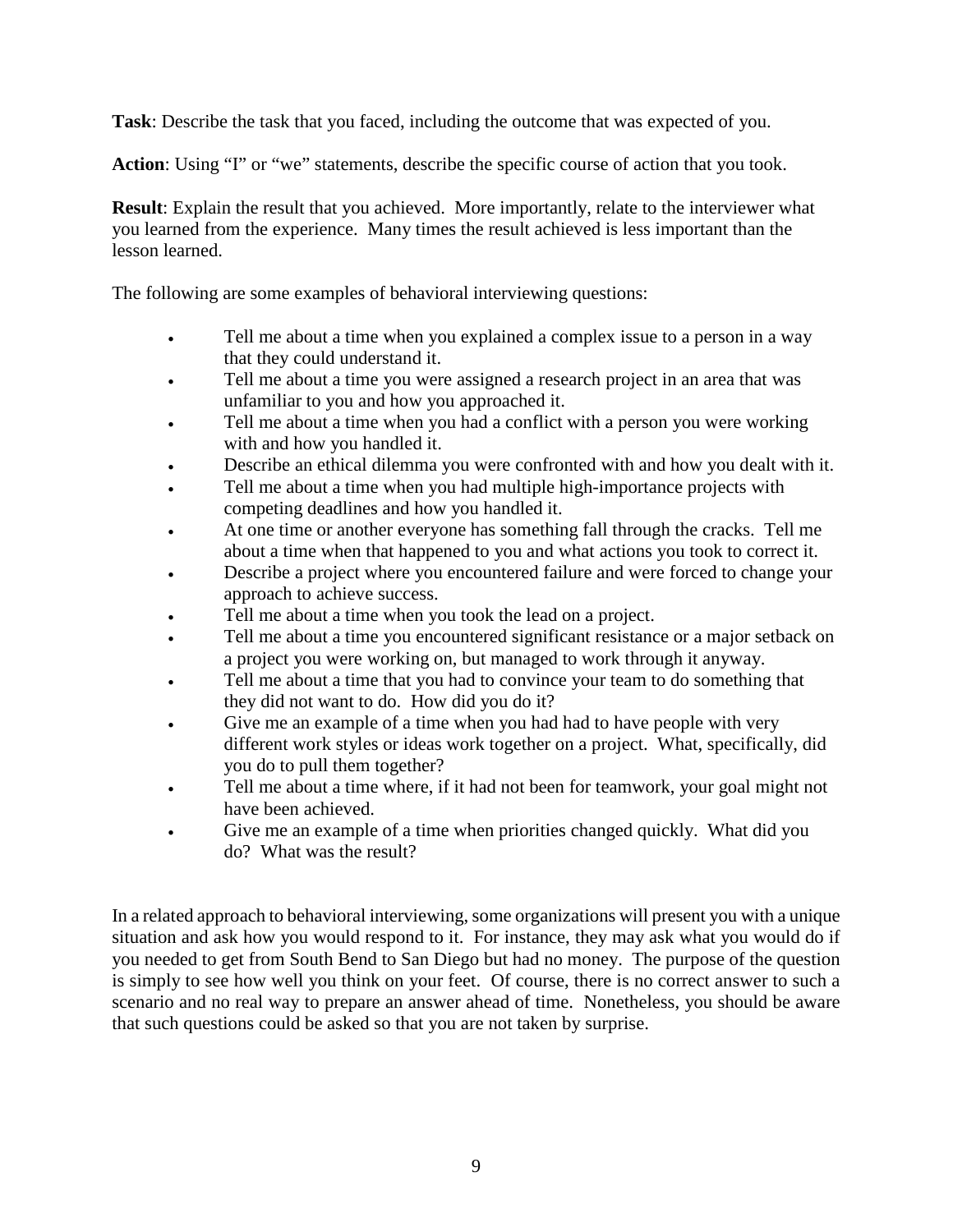#### **THE INTERVIEW**

#### *Dress for the occasion*

Interviews for legal jobs are *professional* interviews. If you dress unprofessionally, it reflects negatively on your interest level, your commitment to the interview process and your ability to represent the employer in a professional manner. The first impression you make with a potential employer will play a large part in whether you have a favorable interview. The interviewer will make a judgment based on how you present yourself and what you are wearing in the first five seconds that will be difficult to overcome if it is not positive. **Remember that you are dressing to impress a potential employer, not to appeal to your peers, and the legal industry is quite conservative overall.**

You must wear a dark suit. Specifically, wear a suit that is clean, pressed, in good condition and fits you well. If you are looking to buy a suit because you feel your wardrobe lacks an appropriate one, you are welcome to ask the CDO for input. Pay attention to your shoes. Polish them – scuffed shoes are an indication of lack of attention to detail. Do not wear shoes that are too casual, in need of repair or simply worn out. Do not use perfume or cologne. Accessories should be moderate and tasteful. Strive to appear neat, clean and fresh. Detailed checklists for both men and women appear below.

#### **General Appearance Tips**

- Plan ahead: Make sure you have appropriate interview attire and everything fits correctly.
- Prepare your clothes the night before, so you don't have to spend time getting them ready on the day of the interview.
- Have your suit dry cleaned after an interview so it is ready for your next interview.
- Be sure to clean your eyeglasses.
- Bring a breath mint and use it before you enter the building.

#### **Men's Interview Attire**

- Suit (navy blue or dark grey)
- Long sleeved shirt (white preferable or light blue, solid), no colored collars
- Tie (striped, solid or simple pattern; dark or muted colors)
- Belt (black or cordovan)
- Conservative leather shoes that match your belt (black or cordovan, clean and polished)
- Dark dress socks that match your pants
- No jewelry other than wedding ring and/or class ring
- Neat, professional hairstyle
- Clean shave or trimmed beard
- No aftershave or cologne
- Neatly trimmed nails
- Cover any tattoos
- Portfolio or briefcase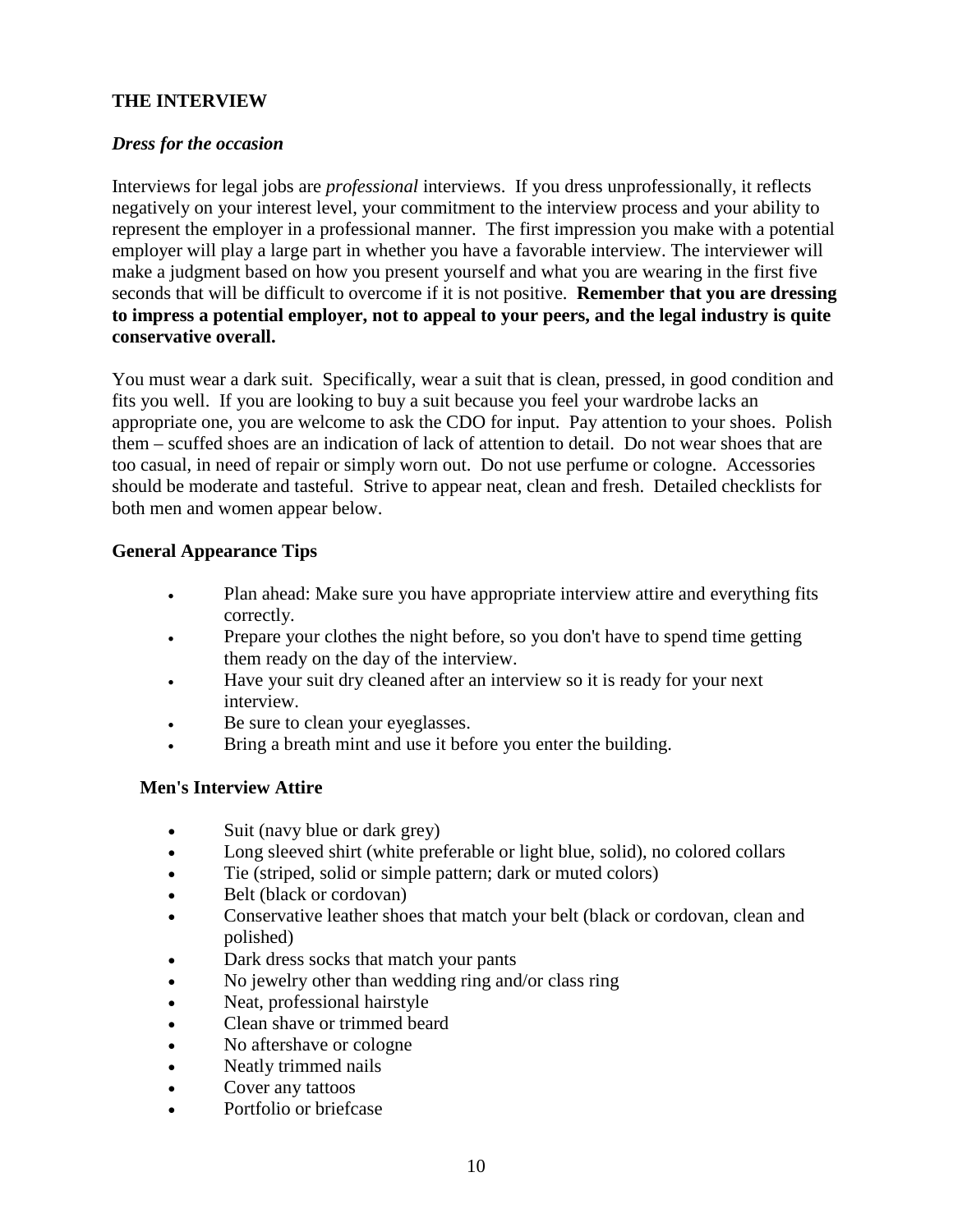#### **Women's Interview Attire**

- Suit (solid dark color)
- If you wear a skirt, it should not be tight and should be no shorter than an inch above your knee. Your suit jacket and skirt or pants should fit comfortably so that you can raise your arms above your head, sit, stand, move around – be comfortable and professional from all angles, seated and standing.
- Coordinated blouse (white or muted color)
- Conservative close-toed shoes (moderate heel)
- Limited jewelry (no dangling earrings or arms full of bracelets)
- Professional hairstyle (pulled back is preferable so that you do not have to brush your hair away from your face during the interview)
- Neutral pantyhose
- Light make-up
- No perfume
- Neatly manicured, short, clean nails. If polished, polish should be a light or clear shade.
- Cover any tattoos
- Portfolio or briefcase

# **What Not to Bring to the Interview**

- Gum
- Cell phone
- iPod and earbuds/headphones
- Coffee or soda
- Backpack
- If you have a lot of piercings, leave them at home (earrings only for women)

#### *Bring the right materials*

Even if the employer has not asked you to bring any materials to the interview, bring the following:

- A copy of your resume
- A copy of your cover letter
- A list of your references with the appropriate contact information
- A copy of your transcript
- A copy of your writing sample

If an employer has specifically requested materials, make sure to follow the instructions given by the employer for submission of these materials. Some employers will ask that you bring the materials to the interview. Others will ask that you submit the materials to their office or the CDO prior to the interview. Failure to follow simple instructions regarding submission of materials reflects poorly on you (remember that, as a lawyer, an important part of your job will be following rules and instructions), leaving the employer to question your interest and/or your abilities to do the work.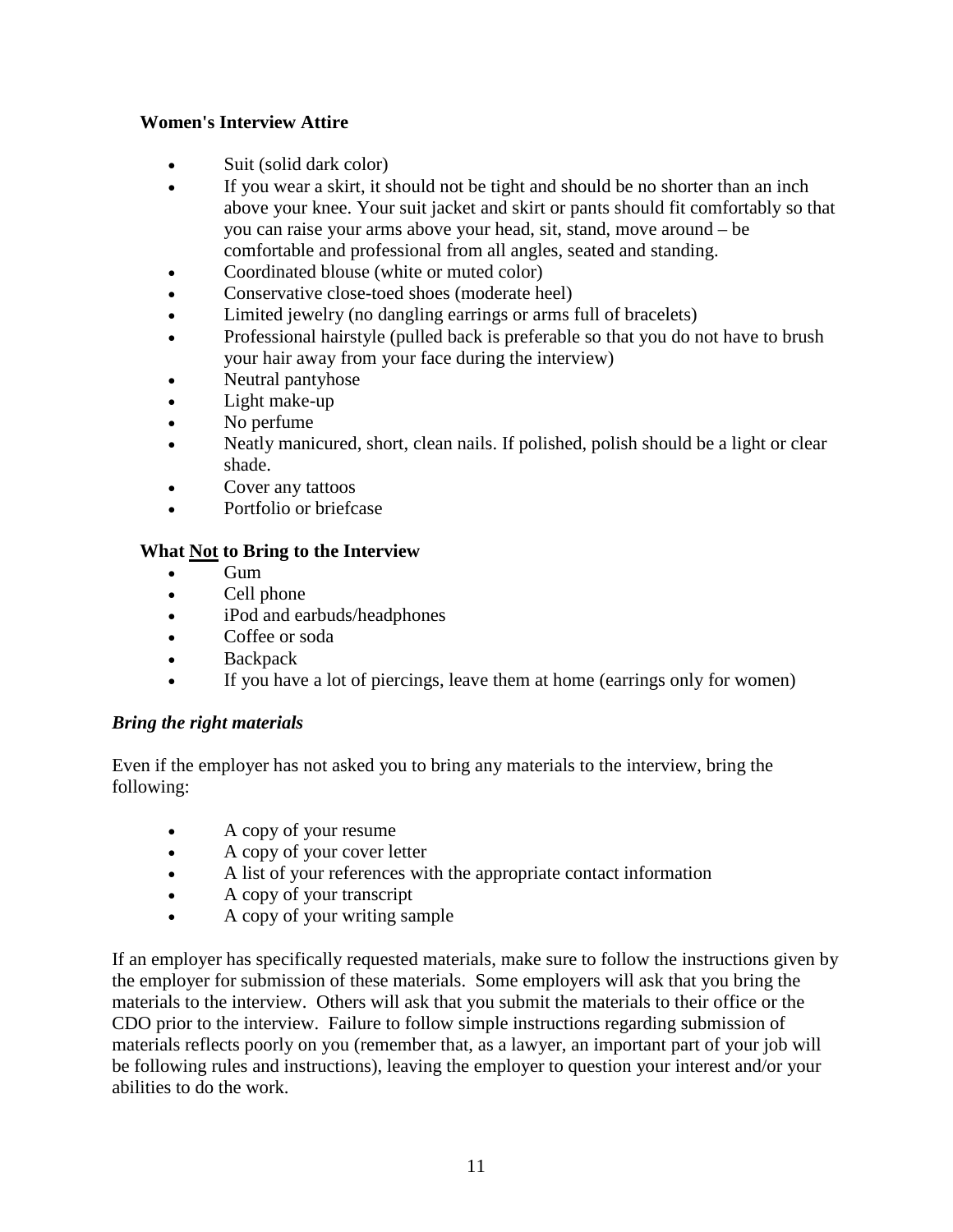#### *Convey your interest*

Employers frequently tell us that candidates are unable to articulate WHY they are interviewing with a particular firm. If you have done your homework, this simply becomes a matter of expressing yourself in an enthusiastic but professional manner. Make a list of accomplishments or strengths that make you attractive to this particular employer. Evaluate your strengths and think of specific examples that will illustrate those strengths. Do not limit yourself to legal job experience. Many of the skills you have developed in non-legal jobs transfer to the legal profession. However, you must be able to articulate your qualifications in a convincing manner. For example, "I have an excellent work ethic" does not convey the point as effectively as "I am a full-time student, work part-time, finance 100% of my education, and maintain a B average GPA." Similarly, "I am a people person" does not speak to your rainmaking abilities as well as "I worked in public relations for three years prior to coming to law school, have been elected SBA class representative and am a student member of the American Bar Association."

Try to connect your current interests and past experiences to the type of work done by the employer. For example, if you did a substantial amount of volunteer work in the past, talk to non-profit employers about your commitment to helping others. If you went to law school for the sole purpose of becoming a prosecutor, tell an attorney general's office that very fact. If you worked as a file clerk in a title company and that sparked an interest in real estate law, emphasize that to the employer that specializes in real estate law.

#### *Be professional and personable*

No matter what your qualifications are, you will not interview successfully unless you establish a positive, professional rapport with the interviewer. Establishing this rapport starts the minute you walk in the door.

Arrive at least 5 to 10 minutes early for your interview. If you are more than 10 minutes early, go to a restroom and check your appearance (hair, teeth, makeup, clothing). If you are participating in an on-campus interview, you can simply wait for your turn at the study tables outside the interview rooms. If you are interviewing in the employer's office, check in with the receptionist about 10 minutes before your scheduled appointment. (If you are more than 15 minutes early, wait in the lobby or find a coffee shop. Arriving too early can be disruptive for the employer.) When you check in with the receptionist, let him/her know your name, why you are there, and who you are meeting (e.g., "Hello. My name is Joe Student. I'm here for a 10:00 interview with Jane Lawyer."). TIP: Be friendly and courteous to everyone within the office no matter what their title or position. Staff can be extremely helpful (and influential) in the interview process. Also, make mental or physical notes on every person who assisted you during your interview so that you will be able to send appropriate thank you notes after your interview.

Greet the interviewer with a smile and a firm, dry handshake. If you are nervous and your palms are sweaty, keep a handkerchief in your pocket or purse and discreetly wipe your hands before you go into the interview. Maintain good posture (no slouching, slinging an arm over the back of your chair or leaning over to rest your elbows on your knees). While the interviewer is speaking, be an active listener by maintaining eye contact and nodding occasionally when appropriate.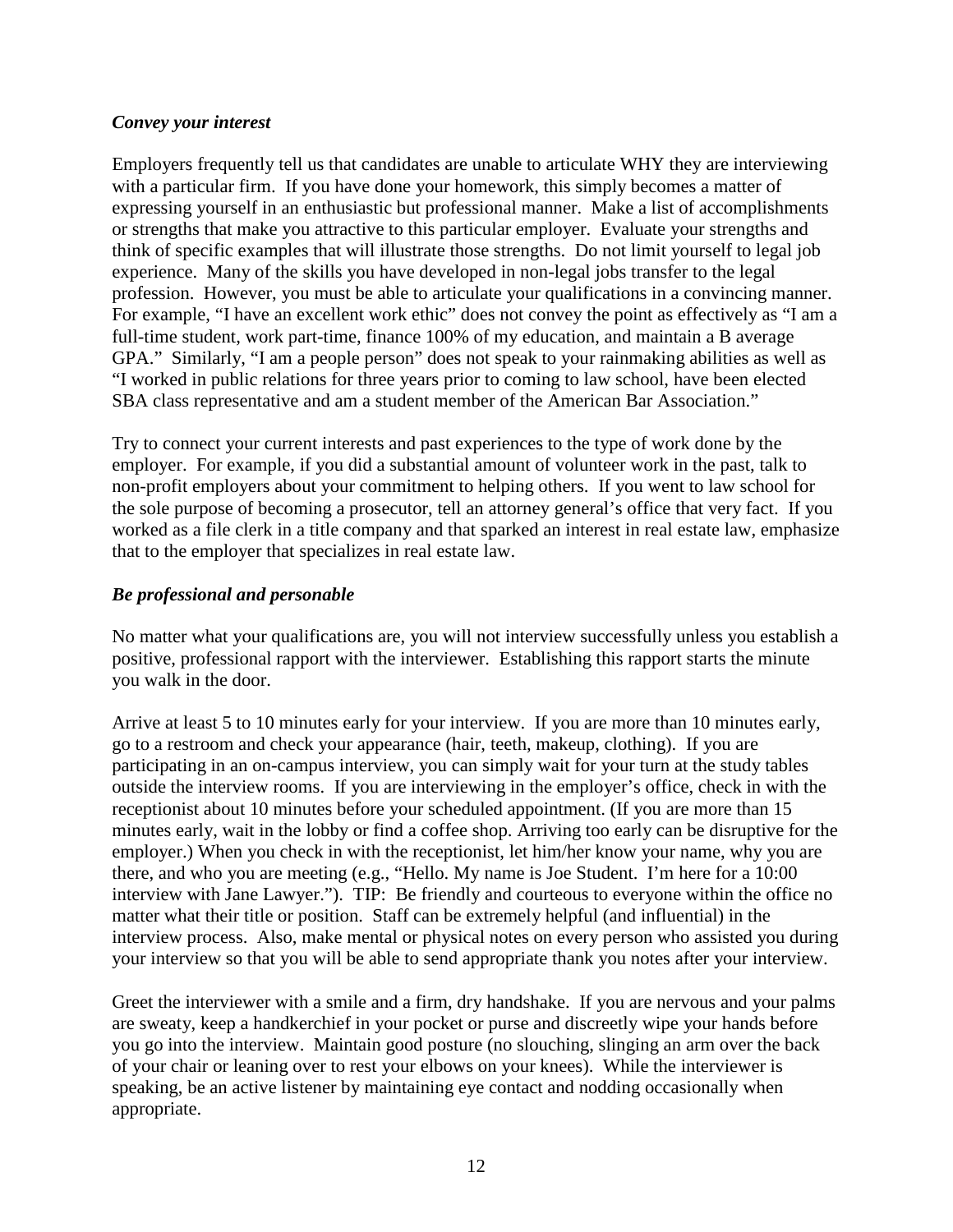If an interviewer attempts small talk at the beginning of the interview, engage in a friendly and honest manner. You can miss a critical opportunity to establish rapport with the interviewer by deflecting such talk. Even in a 20-minute screening interview, many interviewers allot the first three to five minutes for introductions and ice-breaking. Your ability to relate to the interviewer is as important as the answers you provide. Interviewers are trying to evaluate your ability to communicate with clients and colleagues. Initial moments of small talk offer an opportunity to find common ground; personal connections are often what make a candidate stand out among peers in the interviewer's memory.

When you are speaking, exhibit an enthusiastic demeanor and use a confident and conversational tone. Searching for a job is not easy but you cannot afford to let past disappointments or "job search fatigue" overshadow current and future opportunities. You must project an upbeat and engaging image. Importantly, do not speak negatively about past employers, other firms, your classes or your professors. If you have a bad employment experience in your past that you do not know how to address without speaking negatively, talk to the CDO counselors about how to handle it. If you do not enjoy a particular course or law school subject, shift the focus to something you do enjoy. Even if the interviewer is engaging in negative talk, do not be tempted to follow.

Avoid lengthy conversations about weaknesses. Acknowledge the question and then move on. Your answers should be confident and unapologetic. For example, if the employer asks why you did not work last summer, then do not say, "I interviewed with a lot of employers but I just didn't get any offers." Instead say, "Although I didn't work in the legal field last summer, I participated in Notre Dame's Summer London Program. I had the opportunity to take a course in European and International Labor Law which really sparked my interest in labor law in the United States. In fact, the reputation of your firm's labor and employment practice group is one of the reasons I was so eager to interview with you." Similarly, if a criminal defense attorney seems concerned about your grades, you could say "My grades weren't as high as I expected after my first year, but my GPA has gone up each semester since. You can also see by my transcript that my strengths lie in coursework related to criminal law, as I received an A- in both Evidence and Criminal Law."

When the interview has concluded, thank the interviewer for his/her time and let him/her know that they should feel free to contact you if they have additional questions. Of course, you do not want to pressure them to tell you whether or not you will receive a callback interview, but it is acceptable to ask about the general time frame of the recruiting process so that you can plan accordingly.

#### *Phone and Video Interviews*

Phone and video interviews have become more common as employers look to reduce recruiting costs. While much of the preparation for a phone or video interview will be the same as that for an in-person interview, there are a few additional elements to keep in mind. As you prepare yourself for a phone or video interview, please consider the following:

- Participate in a mock interview over the phone or video to help familiarize yourself with the experience and the technology.
- Choose a room for the interview that is quiet and will allow you to conduct the interview free of distractions or interruptions.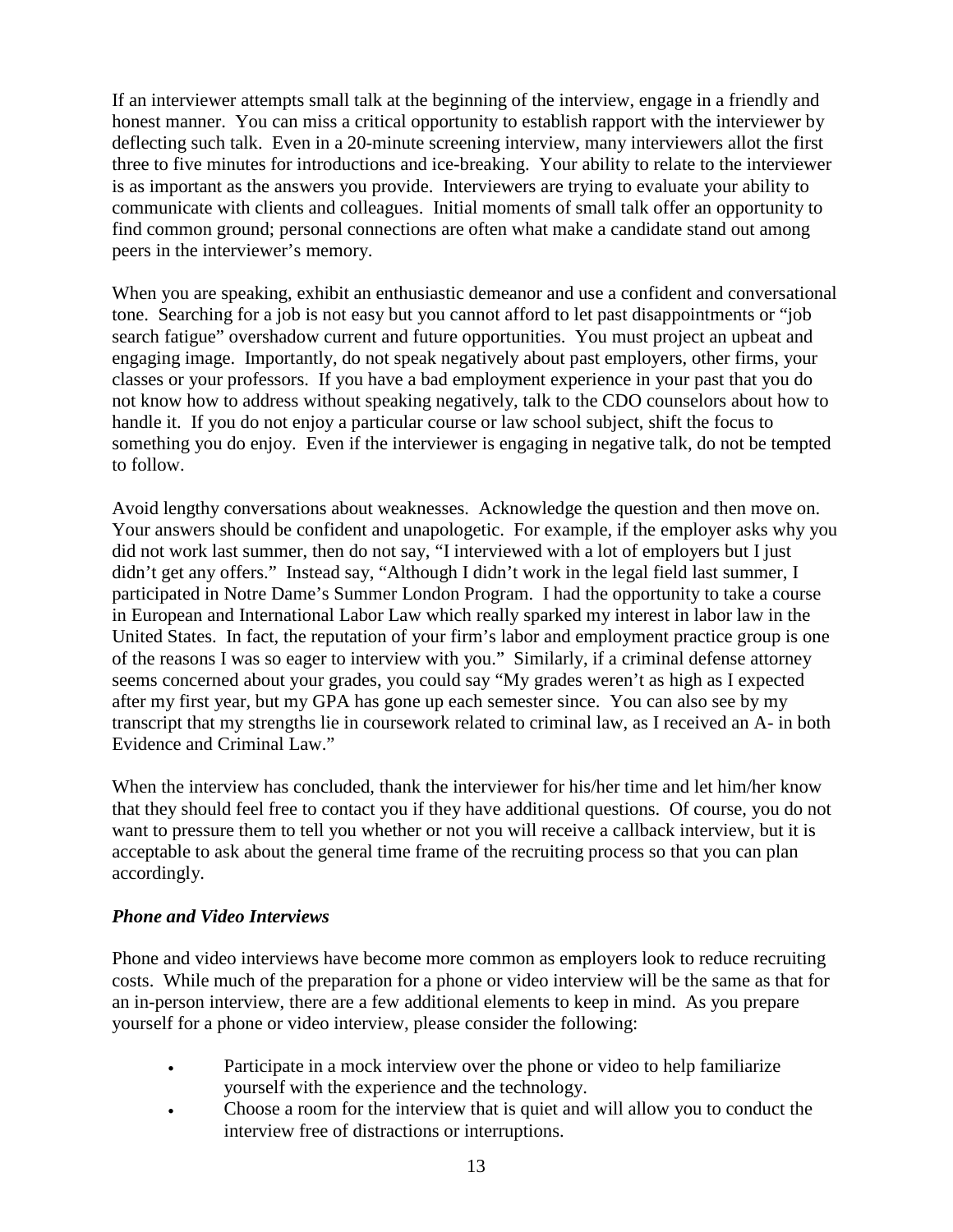- Test your phone or webcam in advance of your interview. Make sure that you have good reception in the room where you will conduct the interview and that your phone is fully charged.
- If you are interviewing over the phone, prepare notes to keep in front of you to aid you if necessary.
- Dress as you would for an in-person interview. Even if you are interviewing over the phone, dressing professionally can help put you in the proper mindset for the interview.
- Speak up and speak clearly. This is important in all interviews, but especially in those over the phone or video. It can be very difficult to hear a student who is too soft-spoken or speaks too quickly.
- Avoid interrupting the interviewer. Again, this is important in all interviews, but especially in those over the phone or video where the interviewer cannot be seen or there is a slight delay in transmission. Allow for a brief pause before you begin to answer the interviewers question to ensure that you do not cut him or her off.
- Close the interview strongly. There is no handshake at the end of a phone or video interview, so it can be easy for students to just let the interview tail off at the end. Be sure to thank the interviewers and make a good final impression.

The CDO has dedicated space for phone and video interviews. If you wish to use the space, you must reserve it in advance. To do so, please contact Heidi Baguer at hbaguer@nd.edu. We strongly encourage all students to schedule a practice run in the room prior to their real interview if possible.

# **FOLLOW UP**

# *Send a thank you*

Take notes immediately after each interview to record your impressions of the firm and the people you met. Be sure to write down the name of everyone you met so you can remember to send them a thank you note. A thank you note reaffirms your interest in the position and expresses your appreciation to the interviewer for taking the time to consider you. Send the note promptly after the interview (the next day is ideal) and no later than the close of business the following day if possible. Handwritten notes make a great impression and are expected in some regions (specifically southern states), but e-mail notes are generally acceptable. Refer back to topics discussed in your interview (both position-related topics and "unrelated" topics such as a shared interest in fly fishing) and personalize the message whenever possible.

Without exception, thank you notes should be sent after every interview, even informational interviews.

#### *Give the employer time*

Hopefully, the employer has given you a general time frame for the remainder of their recruiting process. If they have not, tactfully ask where they are in the process and when they hope to conclude. Avoid asking bluntly, "So, when will I hear from you?" If the time period outlined by the interviewer has passed, give them a bit more time. If you still have yet to hear, it is acceptable to contact them. Tell them that you are still extremely interested and offer to provide any additional materials that they might need in their decision-making process. Even if you are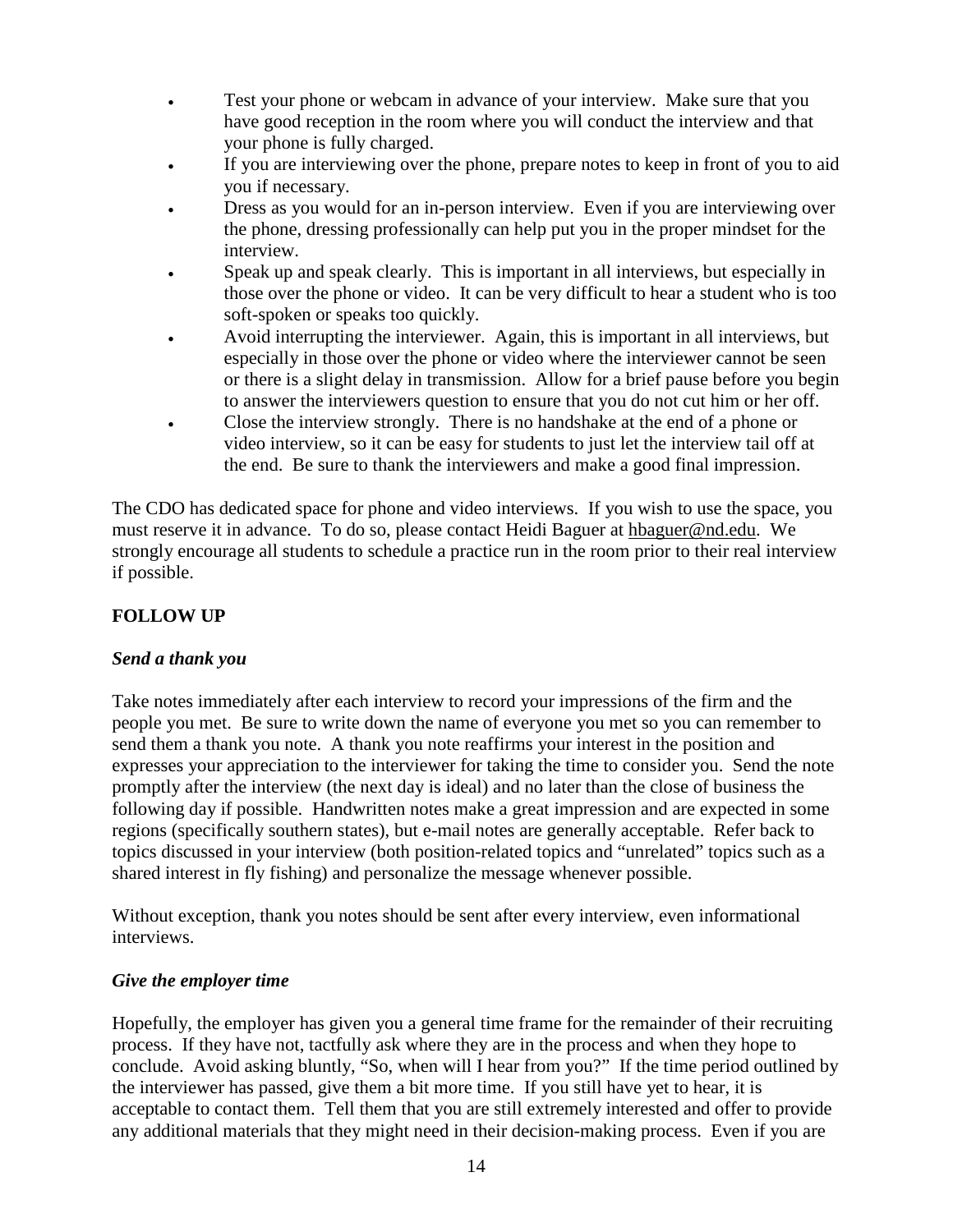extremely anxious to hear from an employer or are frustrated by the process, remember to maintain your professional demeanor. In the event you have not received a timeline from an employer, waiting two weeks (or ten business days) after the interview to follow up is a good rule of thumb.

# **GUIDELINES FOR ACCEPTING OR REJECTING OFFERS**

Notre Dame Law School is a member of the National Association of Law Placement (NALP) and endorses NALP's *Principles and Standards for Law Placement and Recruiting Activities* (Principles and Standards)*.* Reprinted below is Part V: General Standards for the Timing of Offers and Decisions. You can view the complete text on NALP's website at (*<http://www.nalp.org/fulltextofnalpprinciplesandstandards>*).

# **A. General Provisions**

- 1. All offers to law student candidates ("candidates") should remain open for at least two weeks after the date of the offer letter unless the offers are made pursuant to Sections B and C below, in which case the later response date should apply.
- 2. Candidates are expected to accept or release offers or request an extension by the applicable deadline. Offers that are not accepted by the offer deadline expire.
- 3. A candidate should not hold open more than five offers of employment at any one time. For each offer received that places a candidate over the offer limit, the candidate should, within one week of receipt of the excess offer, release an offer.
- 4. Employers offering part-time or temporary positions for the school term are exempted from the requirements of Paragraphs B and C below.
- 5. Practices inconsistent with these guidelines should be reported to the candidate's career services office.

#### **B. Full-Time Employment Provisions**

1. Employers offering full-time positions to commence following graduation to candidates not previously employed by them should leave those offers open for at least 28 days following the date of the offer letter or until December 30, whichever comes first. Candidates should reaffirm these offers within 14 days from the date of the offer letter, if an employer requests such reaffirmation in its offer letter.**\*** Employers that have requested the reaffirmation may retract any offer that is not reaffirmed within the 14-day period. Offers made after December 15 for full-time positions to commence following graduation should remain open for at least two weeks after the date of the offer letter.

#### **\*** *It is recommended that you reaffirm the offer in writing. If you have any questions about accepting an offer, please ask a CDO counselor.*

2. Candidates may request that an employer extend the deadline to accept the employer's offer until as late as April 1 if the candidate is actively pursuing positions with public interest or government organizations. Candidates may hold open only one offer in such circumstances. Employers are encouraged to grant such requests.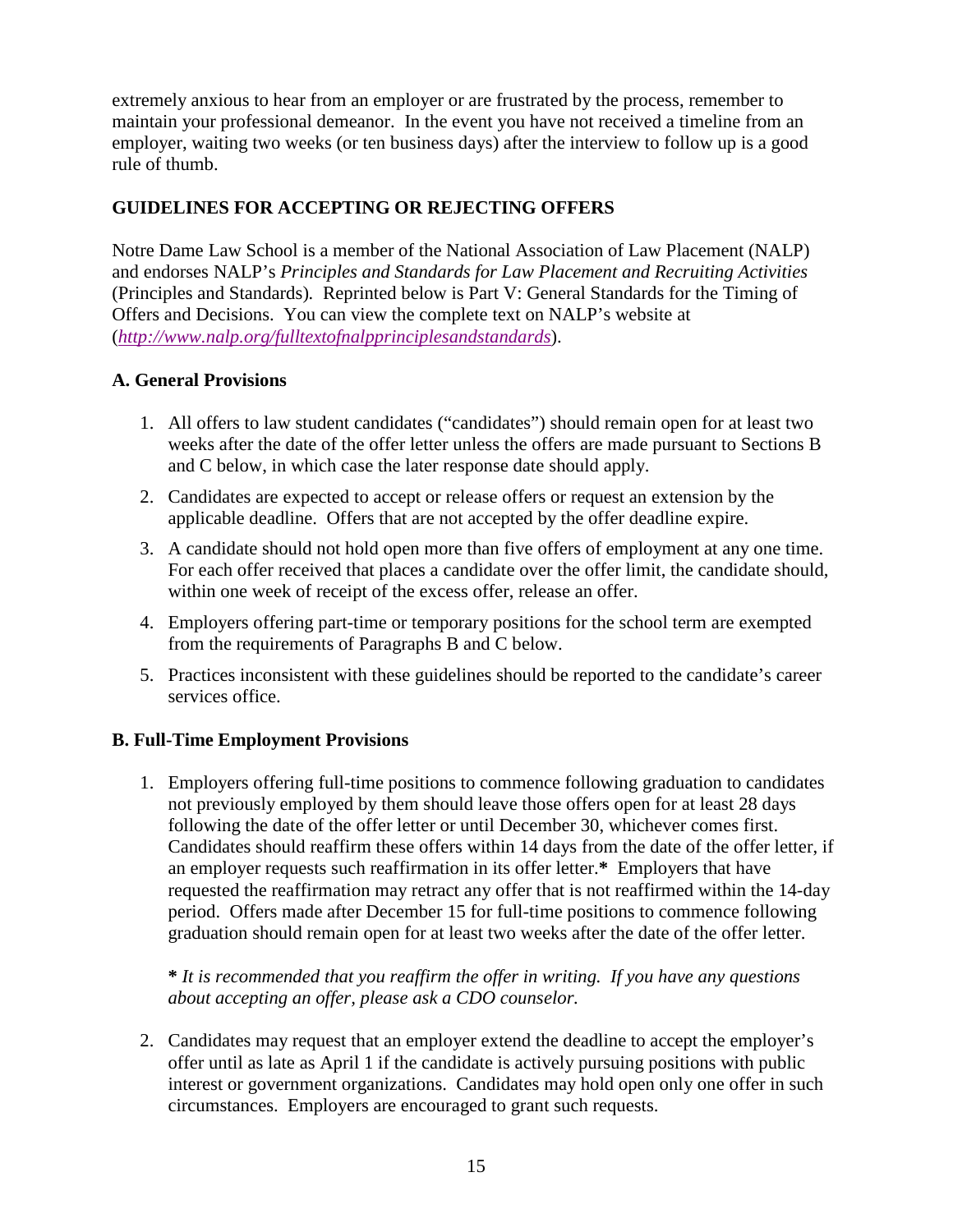- 3. Employers offering full-time positions to commence following graduation to candidates previously employed by them should leave those offers open until at least October 1 of the candidate's final year of law school, provided that such offers are made prior to or on September 2. Candidates should reaffirm these offers within thirty days from the date of the offer letter, if an employer requests such reaffirmation in its offer letter. Employers that have requested the reaffirmation may retract any offer that is not reaffirmed within the 30-day period. After September 2 of a candidate's final year of law school, employers offering full-time positions to commence following graduation to candidates previously employed by them should leave those offers open for at least 28 days following the date of the offer letter.
- 4. If an employer makes an offer to a law student candidate not previously employed by that employer before the beginning of the law school's on-campus interview program, that offer should not expire until at least 28 days following the first day of the law school's on-campus interview program. Employers should contact the appropriate law school(s) to determine these dates.
- 5. Employers offering candidates full-time positions to commence following graduation and having a total of 40 attorneys or fewer in all offices are exempted from Paragraphs 1-4 of this Section. Instead, offers made on or before December 15 should remain open for at least three weeks following the date of the offer letter or until December 30, whichever comes first, and offers made after December 15 should remain open for at least two weeks.

#### **C. Summer Employment Provisions for Second and Third Year Students**

1. Employers offering positions for the following summer to candidates not previously employed by them should leave those offers open for at least 28 days following the date of the offer letter or until December 30, whichever comes first. Candidates should reaffirm these offers within 14 days from the date of the offer letter, if an employer requests such affirmation in its offer letter.**\*** Employers that have requested this reaffirmation may retract any offer that is not reaffirmed within the 14-day period. Offers made after December 15 for the following summer should remain open for at least two weeks after the date of the offer letter.

**\*** *It is recommended that you reaffirm the offer in writing. If you have any questions about accepting an offer, please ask a CDO counselor.* 

- 2. Candidates may request that an employer extend the deadline to accept the employer's offer until as late as April 1 if the candidate is actively pursuing positions with public interest or government organizations. Candidates may hold open only one offer in such circumstances. Employers are encouraged to grant such requests.
- 3. Employers offering positions for the following summer to candidates previously employed by them should leave those offers open until at least 28 days following the first day of the law school's on-campus interview program.
- 4. If an employer makes an offer to a law student candidate not previously employed by that employer before the beginning of the law school's on-campus interview program, that offer should not expire until at least 28 days following the first day of the law school's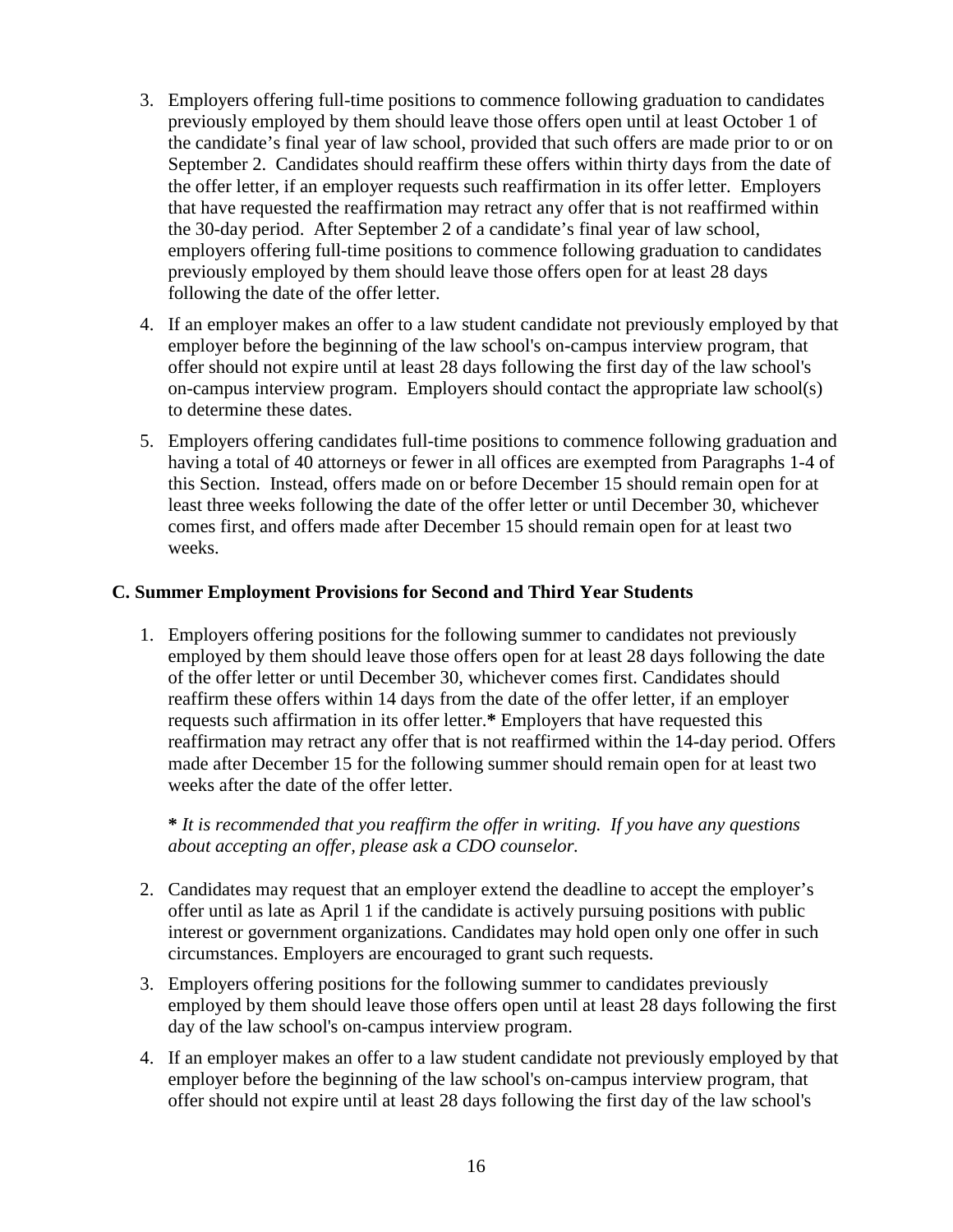on-campus interview program. Employers should contact the appropriate law school(s) to determine these dates.

5. Employers offering candidates positions for the following summer and having a total of 40 attorneys or fewer in all offices are exempted from Paragraphs 1-4 of this Section. Instead, offers made on or before December 15 should remain open for at least three weeks following the date of the offer letter or until December 30, whichever comes first, and offers made after December 15 should remain open for at least two weeks.

#### **D. Summer Employment Provisions for First Year Students**

- 1. To position law students to be as successful as possible, their efforts during the first semester of law school should focus on their studies rather than on job search activities. Nonetheless, opportunities to learn about professionalism, professional development and the legal profession in a group setting are appropriate early in law school. Recognizing that law schools will differ in philosophy as to first-year career development activities, law schools nevertheless should not begin providing one-on-one career counseling or application document reviews to first-year students before October 15 (except in the case of part-time students who may be given assistance in seeking positions during the school term). Individual law schools may set later dates as appropriate.
- 2. Recognizing that opportunities to learn about professionalism, professional development, and the legal profession are appropriate early in law school and recognizing that law schools will differ as to whether and how to include prospective employers in career development activities, educational and professional development contact with 1Ls is permitted at any time at the discretion of the school. Prospective employers and first year law students, however, should not initiate contact with one another and employers should not initiate formal one-on-one recruiting contact with one another, including applications, interviews, or offers to first year students, before December 1. Appointments with candidates for interviews should be established for a mutually convenient time so as not to unduly disrupt candidates' studies.
- 3. All offers to first year students for summer employment should remain open for at least two weeks after the date made.

Please note that not all employers are members of NALP, so the standards above may not be observed by every employer with whom you interview. If you receive an offer from an employer with a short deadline and are unsure of how to handle it, please contact a CDO counselor for advice.

#### *Bottom Line on Accepting and Rejecting Offers*

Be professional and expect the same behavior from employers and other applicants. If an employer is pressuring you to make a quick decision, take that into consideration when evaluating whether you want to work for that employer. On the other hand, if you receive an offer from an employer for whom you would like to work, do not hesitate to accept and immediately withdraw your name from consideration by other employers. **Specifically, after accepting an offer, you must contact all employers with whom you have interviewed and still remain a candidate to remove yourself from consideration. Similarly, if you are**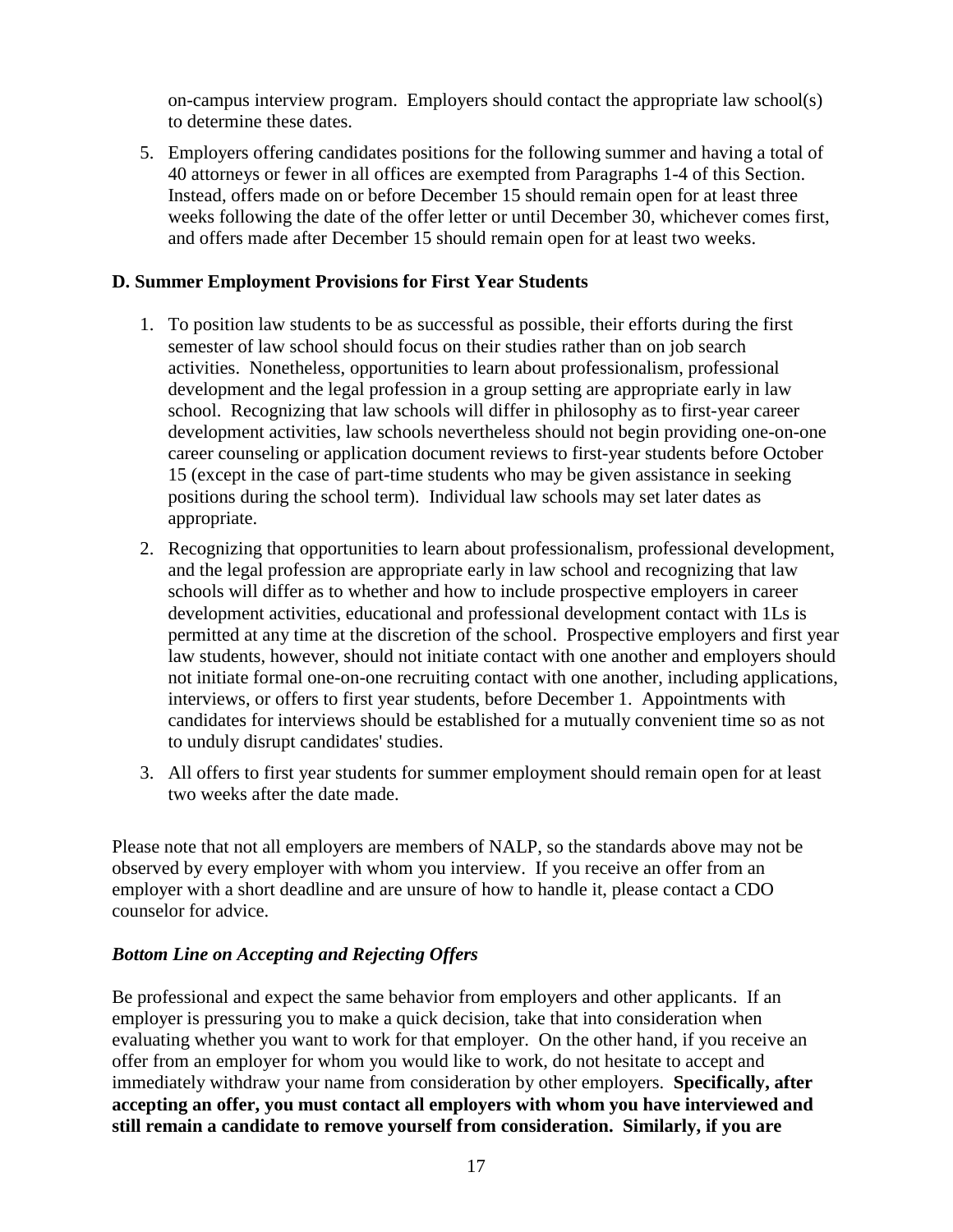**scheduled for any upcoming interviews after accepting an offer, you must cancel them immediately.** Be gracious when rejecting offers, thanking the employers for their time and the opportunity they presented to you.

**It is both unprofessional and unethical to continue to interview – or worse, to accept a job offer – after you have accepted an offer with another employer. Doing so reflects poorly upon your character and upon Notre Dame Law School. If you have accepted an offer, you must not pursue or entertain any other offers.** If you are ever in doubt as to how to handle an acceptance or rejection of a job offer, please contact the CDO for assistance.

# **INTERVIEW CANCELLATION POLICY**

All interviews are, of course, professional appointments and should be treated as such. You should always make every effort to attend an interview as scheduled, whether it is informational or evaluative. The individual conducting your interview has taken time out of his/her day to meet with you, and that professional courtesy should be treated respectfully.

In the event a cancellation is absolutely necessary, you should always give the appropriate individual as much notice as possible in order for that person to adjust his/her schedule. For any scheduled interview other than an on-campus interview arranged through the CDO, you should directly contact the individual with whom you have been communicating prior to the interview (e.g., interviewer, recruiting contact).

For on-campus interviews through the CDO, the procedure outlined below must be followed. Failure to abide by the procedure outlined below may result in suspension from on-campus interview participation until appropriate corrective action is taken.

#### *If you must cancel a scheduled on-campus interview, please remember that:*

- Interviews must be cancelled at least **two business days** before the interview, Monday through Friday. Emailing the CDO on Saturday that you cannot attend an interview scheduled for Monday is not acceptable. You must provide sufficient time, at least two business days, so that new arrangements can be made. All on-campus interviews are cancelled through the Recruiting Program Manager [\(awruble@nd.edu\)](mailto:awruble@nd.edu).
- If you have a true emergency and must cancel less than two business days before the interview:
	- $\triangleright$  As soon as possible, email the Recruiting Program Manager at [awruble@nd.edu.](mailto:awruble@nd.edu)
	- $\triangleright$  For any interview appointment you do not keep, write a message of apology to the employer and submit a copy of the message to Kevin O'Rear, Assistant Dean of Academic Affairs. This must be done in order to ensure that you can continue to participate in on-campus interviews.

You are expected to attend all scheduled on-campus interviews unless you have already accepted an offer of employment. If you have accepted an offer of employment, then you must submit a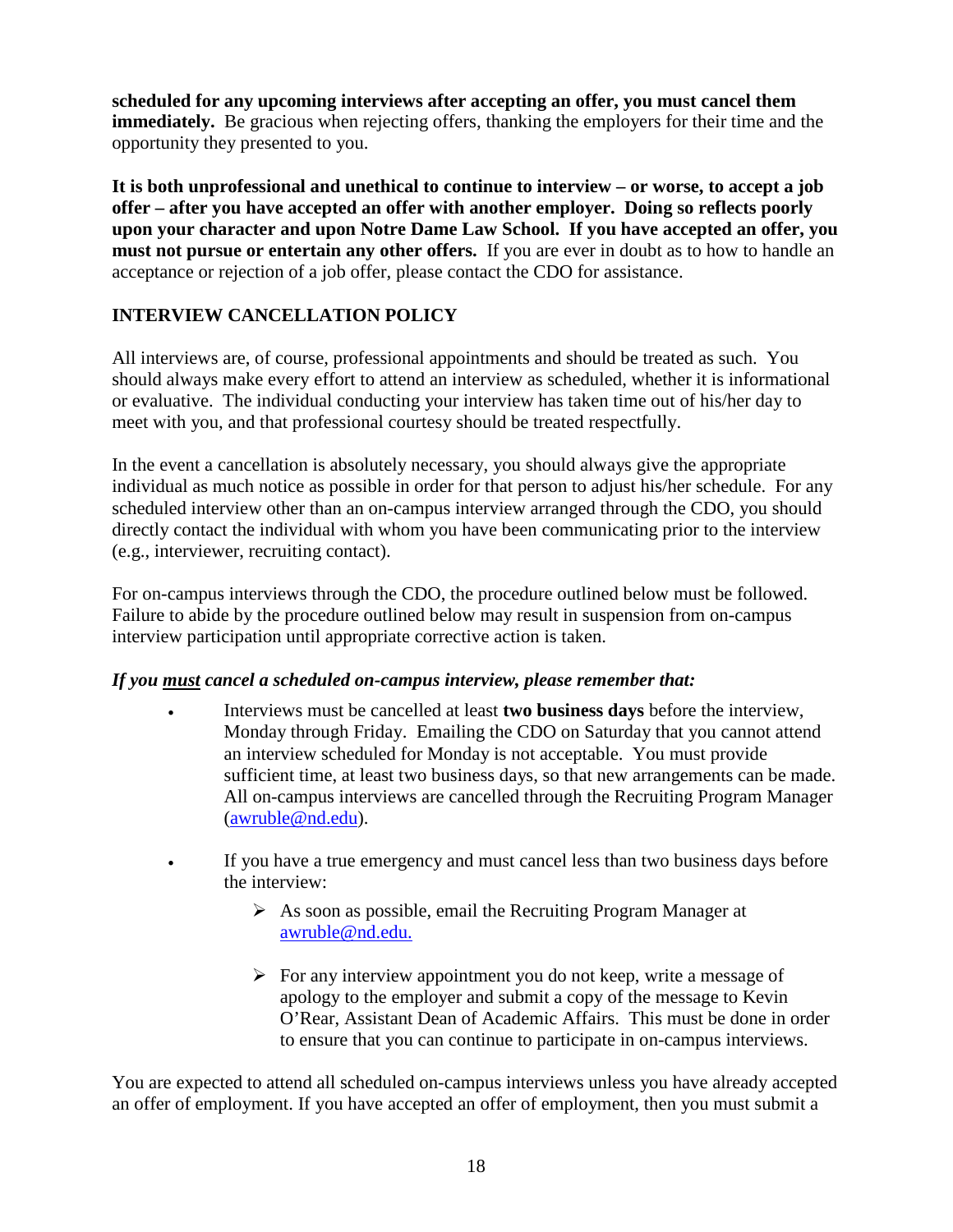written request to Ali Wruble at [awruble@nd.edu](mailto:awruble@nd.edu) that all on-campus interviews be cancelled. (Please note that considering an offer is not the same as accepting an offer.)

#### **Late on-campus interview cancellations create problems for all parties concerned.**

- Employers miss the chance to fill a slot with another student.
- Several late cancellations can cause an employer's total number of interviews to drop below the level that makes a trip to campus worthwhile.
- Your colleagues lose valuable opportunities to meet with employers.
- Students interviewing immediately after a "no-show" may find an employer less than receptive.
- Employers are not pleased when they arrive on campus and receive a schedule vastly different from the one that was sent to them only days before.

Please help us encourage employers to continue to interview on campus by keeping your interviews. Please help your classmates by giving us at least two business days' notice if you must cancel an interview.

# **THE TOP 10 INTERVIEWING MISTAKES**

This list was compiled from feedback from employers and is presented to help you learn from the mistakes of others.

# **1. Coming to an interview unprepared**

# TIPS TO AVOID THIS PROBLEM:

- If a firm asks for materials ahead of time, make sure you follow their instructions and submit the materials ahead of time. Failure to follow simple instructions regarding submission of materials reflects poorly on you, leaving the employer to question your interest and/or your abilities to do the work.
- While it is great to know the bios and backgrounds of the scheduled interviewers, don't focus solely on that information in your research. Schedules change and a different attorney may interview you than originally scheduled. Don't let this throw you. Know enough about the employer that you can speak intelligently with any of their interviewers. Also, when researching the firm and the interviewers, consult more than one source to make sure that your information is current and correct.
- Do your homework and research the basics on each and every firm. Will it take time? Yes. Is it necessary to interviewing well and getting a job? Definitely.
- Have questions in mind for the interviewers. Pick five or six of your favorites and plan to ask at least three of them. Ideally, your conversation will spark other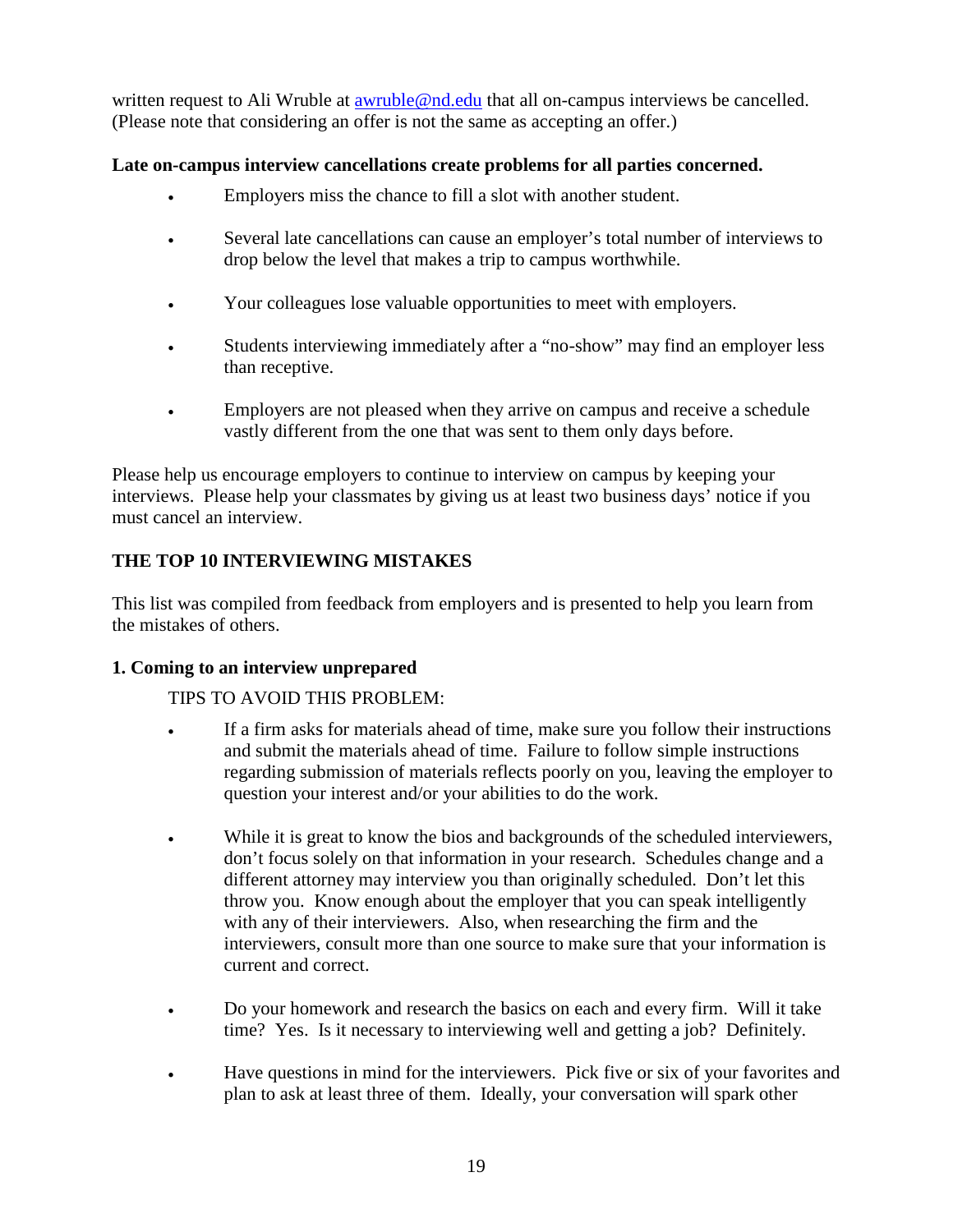questions as well so that most of your questions will be driven by the interview. Remember, the answer to "Do you have any questions?" is always "Yes."

#### **2. Inappropriate attire**

TIPS TO AVOID THIS PROBLEM:

- Err on the side of conservative dress.
- Make sure all items of clothing are clean and pressed and fit you appropriately.
- Try on the outfit a few days before the interview to make sure everything is in order. If you are really concerned, put the outfit on and stop by the CDO for some advice.

# **3. Not marketing yourself**

TIPS TO AVOID THIS PROBLEM:

- Define yourself and be able to articulate what makes you different from others. Know your major strengths and accomplishments as they relate to the job you are applying for and the company.
- Have an agenda. Know what points you want to get across to the employer. Instead of waiting for the interviewer to bring them up, work these points into the conversation as you answer questions.

#### **4. Unnecessarily long resumes**

TIPS TO AVOID THIS PROBLEM:

- Limit your resume to a single page.
- Don't use "funky" fonts or graphics that take up space that should be devoted to information.
- Be selective about the information you put on your resume. Every entry should be included for a reason. If it doesn't further your application, leave it off.
- Have a CDO counselor review your resume prior to distribution.

#### **5. Typos on application materials**

TIPS TO AVOID THIS PROBLEM:

- Run spell check.
- Proofread your materials multiple times.
- Have other people you know (family, friends, CDO staff) proofread your materials. The more eyes, the less likely a mistake will be overlooked.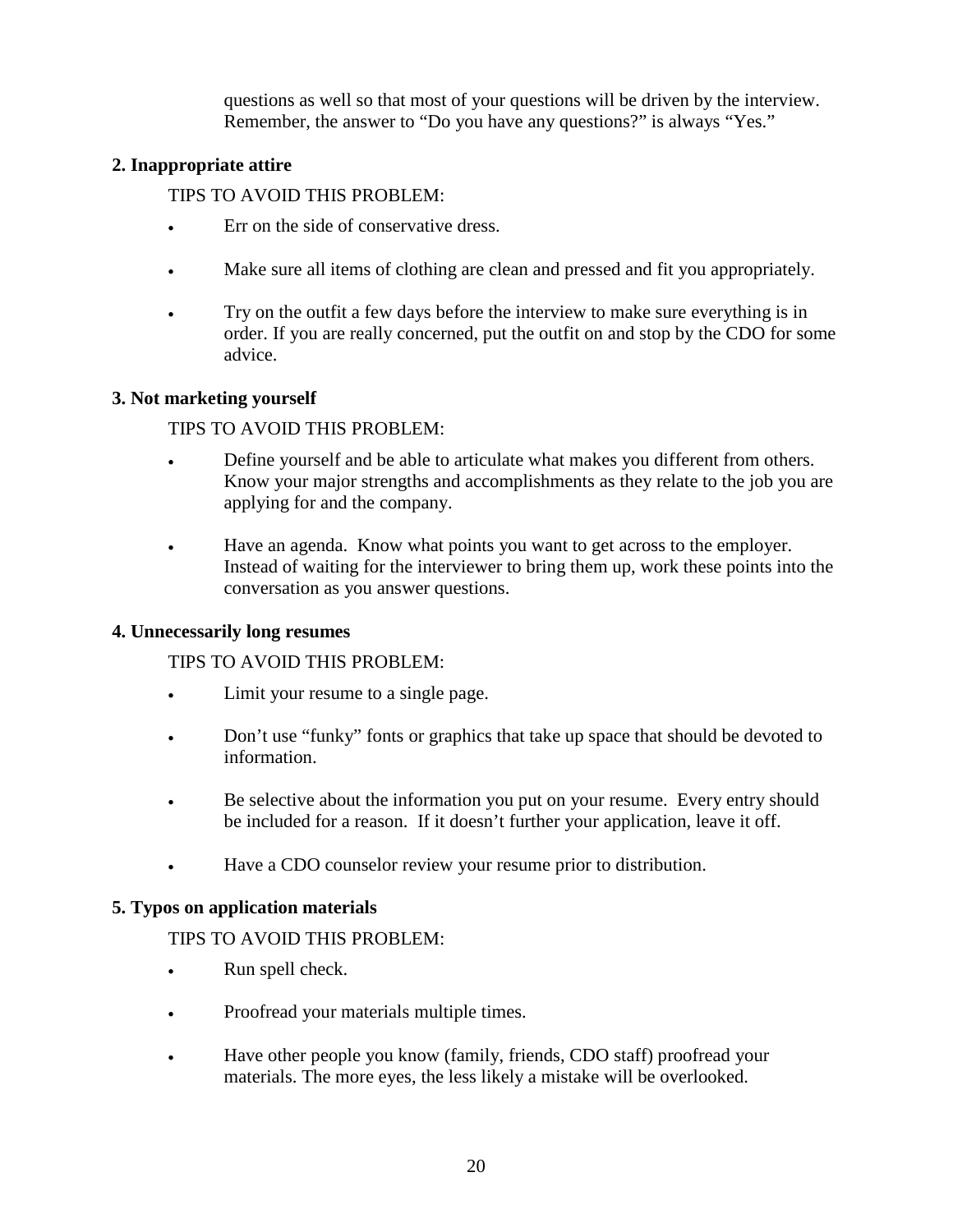• Make sure you are sending the correct letter to the correct employer addressed to the correct firm. Keep notes on who you have met and at which firm they work. Check bar directories or firm websites for correct spelling of names.

#### **6. Interviewing for practice**

#### TIPS TO AVOID THIS PROBLEM:

- Do your research and know what the employer, position and work are like before you sign up to interview or submit your materials.
- Know what your interests are and don't feel compelled to conform to others' expectations.
- If you are unsure what you want to do, make sure you can articulate a reason as to why you would want to gain experience with that particular employer. If you can't, don't sign up for an interview. It is disrespectful to the employers (who will sense that you are "practicing" on them and will resent it), unfair to classmates, and, ultimately, a waste of everyone's time.

# **7. Lack of confidence or professional demeanor**

# TIPS TO AVOID THIS PROBLEM:

- Review the list of questions you may encounter and practice answering them before your interview.
- Participate in mock interviews, either through the CDO or informally with your friends.
- If you don't feel comfortable greeting people, start practicing. When you meet a new person socially, shake their hand confidently, look them in the eye, smile, and repeat their name as you greet them. The more you do this, the more comfortable you will become until the process becomes second nature.
- It is OK to be nervous but don't let your nerves take over. If your voice starts to "quiver", take a moment to think about the next answer. If your hands are sweaty, keep a handkerchief in your purse or pocket to discreetly dry them before shaking hands. If you begin to sweat, keep your jacket on. Make sure you arrive a little early so you are not rushed and you have a few moments to breathe deeply and relax.
- It is OK to admit that you are new to the law and have a lot to learn. Employers do not expect you to know everything, and they won't be quizzing you on case law. They are looking for some indication that you have the ability to do the work and that you are a person they would enjoy having in their work environment. Think about what you have to offer in relation to both of these goals and then practice how you will convey that to the interviewer.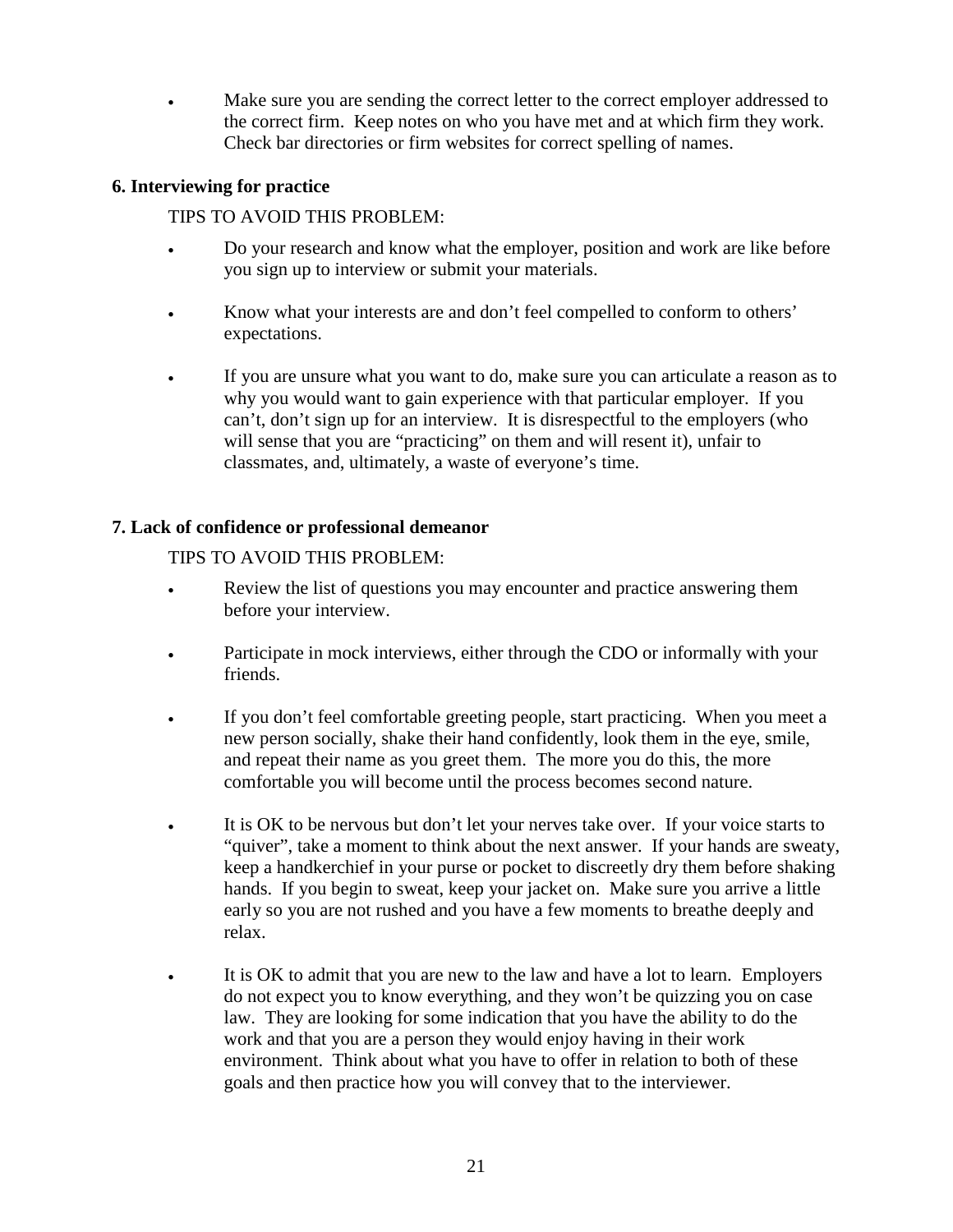- Be aware of distracting/annoying/offensive habits that will detract from an otherwise top-notch interview: slouching, fidgeting, chewing gum, "cracking" your knuckles, using slang or poor grammar, cursing, failing to turn off a cell phone and/or answering a ringing cell phone, etc. Even if the interviewer is engaging in these behaviors, do not follow suit.
- Remember to maintain your professionalism in all contact with the employer, including email communication and voicemail messages.

#### **8. Asking questions that are only appropriate after an offer as been extended**

#### TIPS TO AVOID THIS PROBLEM:

- Resist the urge to ask questions about salary, benefits or employee policies.
- Find out the answers via research or other methods.
- Talk with the CDO staff. We can help you find out some answers to your questions without having to ask them in the interview.

#### **9. Forgetting that meals/cocktails parties are part of the interview process**

#### TIPS TO AVOID THIS PROBLEM:

- Stay away from alcohol at lunches and dinners. If the event is a cocktail party and you drink alcohol, feel free to have one drink. If you don't normally drink, don't feel compelled to do so.
- Know and remember your table manners. If you aren't comfortable with the etiquette rules regarding which fork to use for which course, which water glass is yours, etc. review them prior to the meal.
- Don't order something difficult or messy to eat or that will give you bad breath. If your interview continues after the meal, stop by a restroom to ensure you don't have food in your teeth. Have a breath mint.

#### **10. Confusing an interview with an interrogation.**

#### TIPS TO AVOID THIS PROBLEM:

• Many candidates expect to be interrogated. An interview is a *business conversation* in which both people ask and respond to questions. Candidates who expect to be interrogated avoid asking questions, leaving the interviewer in the role of reluctant interrogator. Candidates should also refrain from interrogating the employer.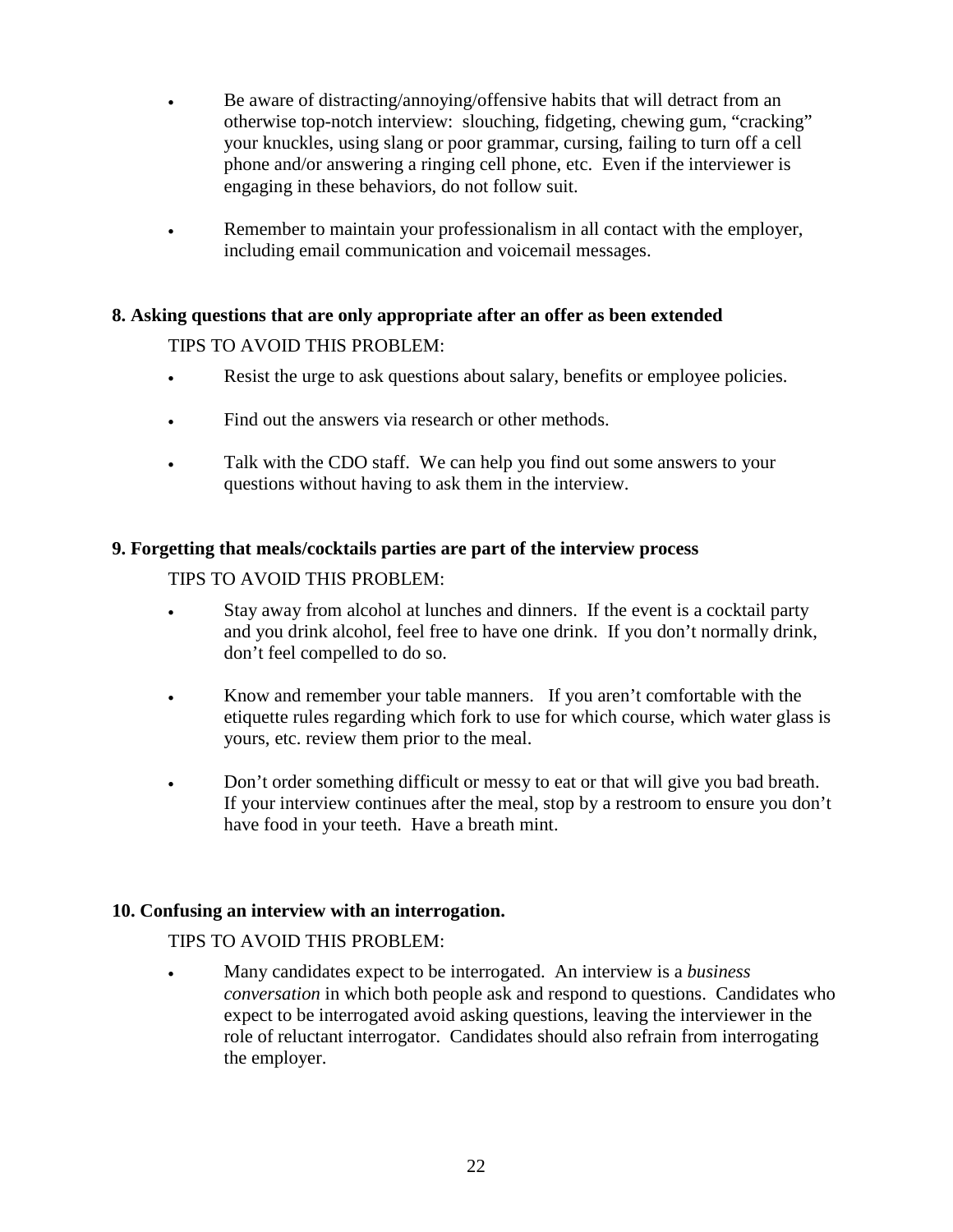#### **INTERVIEWER ERRORS**

Interviewers may be in the perceived driver's seat, but that does not mean they are perfect. They make plenty of mistakes, and we present some common ones below. It is up to you to make the most of each interview, and you should never let an interviewer's mistake affect your chances for getting a great job.

#### **Not preparing for the interview**

• Circumstances may arise that make it difficult or impossible for the interviewer to carefully review your resume prior to the interview. You can be offended or you can use this situation to your advantage. Be prepared to walk the interviewer through the highlights and strengths of your application materials if it appears they are unfamiliar with your resume.

#### **Engaging in distracting and/or unprofessional behavior**

- Interviewers have been known to talk amongst themselves and ignore the candidate, answer cell phone calls, or even denigrate other employers during the interview process. Don't let this rattle you. Rise above the situation and, whatever you do, do not join them in such behavior.
- Do your best to steer the conversation back to your agenda whenever possible. Sometimes you simply won't be able to redirect this kind of behavior. If you can't, you will certainly want to consider it in determining whether you want to work with this person.

#### **Talking too much**

- Some employers spend a good portion of the precious interview time describing the work and the environment, leaving you little time to ask questions or describe your strengths. If this happens to you, try to get some of your most pressing questions answered before you go, even if it means asking them as you are shaking hands goodbye.
- Use your thank you note to highlight your strengths and touch on your most important skills, especially if you think they were glossed over due to time constraints.

#### **Conducting interviews when they aren't really hiring**

- Of course, situations change and a firm that conducts interviews with every intention of hiring may find that a change in circumstances dictates otherwise. Don't jump to conclusions if it seems like a firm interviewed but then did not hire.
- If you suspect that an employer is interviewing with no intention of hiring, please talk with the CDO. We strongly discourage such a practice and will work with employers to find more productive ways to maintain their presence on campus.

#### **Focusing too much on grades**

• Employers are trying to determine if you are able to do the work required in the available position. One of the ways to do this is to look at GPAs. Unfortunately, many employers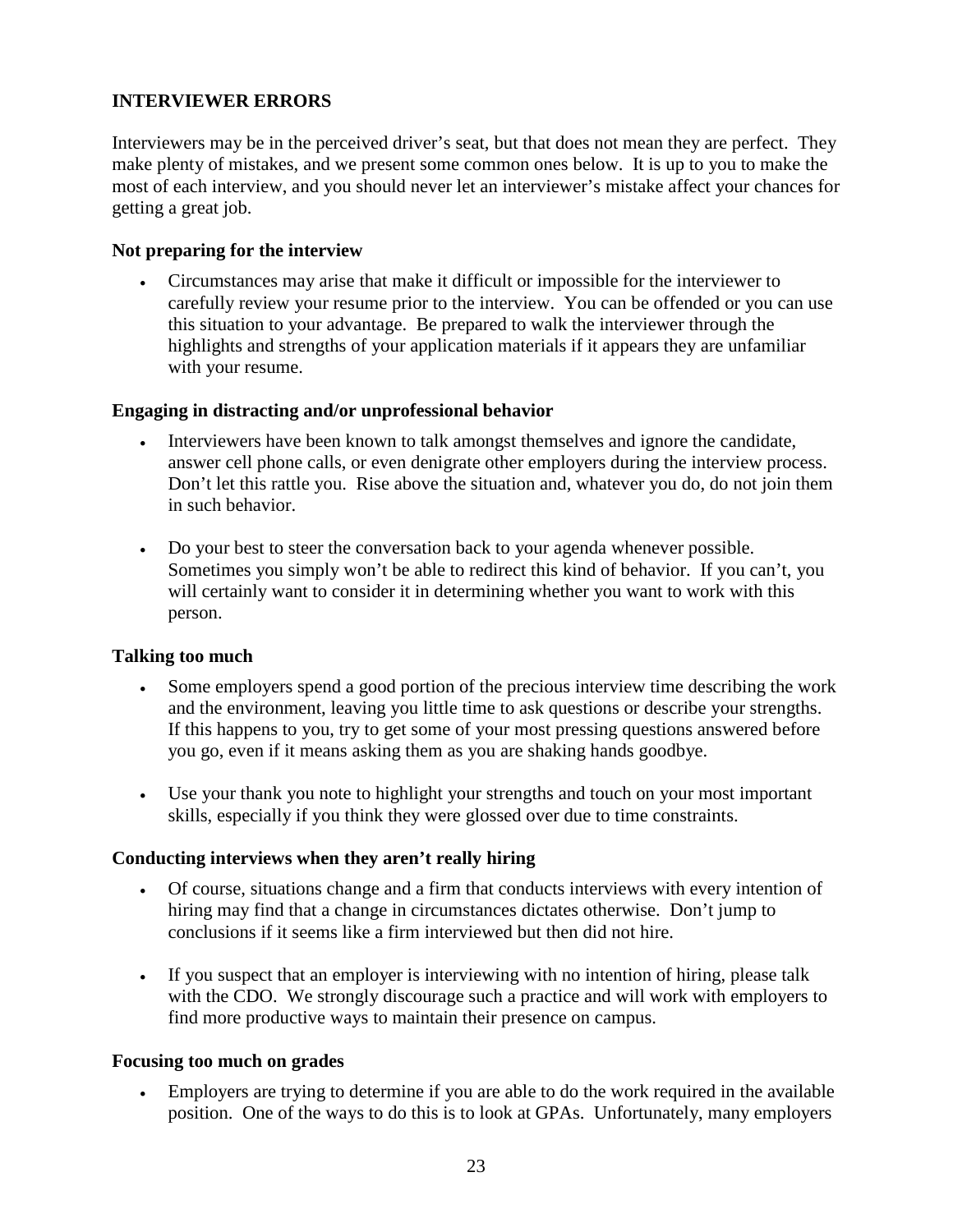use this one criterion to manage the large number of resumes they receive and determine what interviews they will conduct. Do your research and know the hiring patterns of the employer. Look at associate bios to see if your qualifications fit.

• If the interviewer focuses the entire interview conversation on grades, first try to direct him/her to other topics of conversation. Do this by highlighting your accomplishments or by asking a question. If the grade questions persist, try to determine if there is a particular point to the line of questioning. Did you receive a low grade in a class that deals with one of their major practice areas? If so, find ways to reassure them (point to higher grades in their other practice areas, talk about the steady rise in your GPA, talk about past work experiences that relate to the practice area, etc.).

#### **Offensive or inappropriate questions**

- See the earlier section on illegal questions and think about how you might handle one if it comes your way.
- Sometimes an interviewer will ask inappropriate questions in a misguided attempt to put the candidate at ease. Do your best to respond to the question in a professional manner.
- Take into account a "unique" sense of humor. The interviewer may be trying (albeit, unsuccessfully) to break the ice with a bit of humor.
- If the interviewer is truly being ignorant, take the opportunity to *gently* educate them. For example, if an interviewer sees that you are fluent in a foreign language and jumps to the conclusion that you want to work with indigent people, explain that you developed your language skills in conjunction with your education in business because you are interested in international business opportunities. You can further explain that while helping the less fortunate is a noble career path, your interests lie elsewhere.

#### **Uninterested/indifferent/unenthusiastic/lethargic interviewers**

- We all have our "off" days. So do interviewers. Don't let an interviewer's off day negatively affect your employment possibilities. Be aware of where you fall in the interview schedule. If you are the  $20<sup>th</sup>$  interview of the day, know that the interviewer may be exhausted. Make sure to approach them with an upbeat attitude, energy, and enthusiasm. Hopefully, it will be contagious.
- Just because attorneys may be skilled in asking questions, it does not mean they are great interviewers. An interview can quickly slide into cross-examination. Try to break up the rhythm of the interview with questions. If the interviewer is non-responsive, you may go through more questions than you expected. Have some old favorites to fall back on if the interviewer is less than engaging.
- Take the interviewer's behavior and attitude into account when evaluating an employer but, if the interviewer is less than pleasant, don't immediately condemn an employer based on one person. Do your best in the screening interview to receive a callback. There you will have an opportunity to meet more employees to determine if the interviewer's personality is the exception instead of the rule. Also, if you are active in